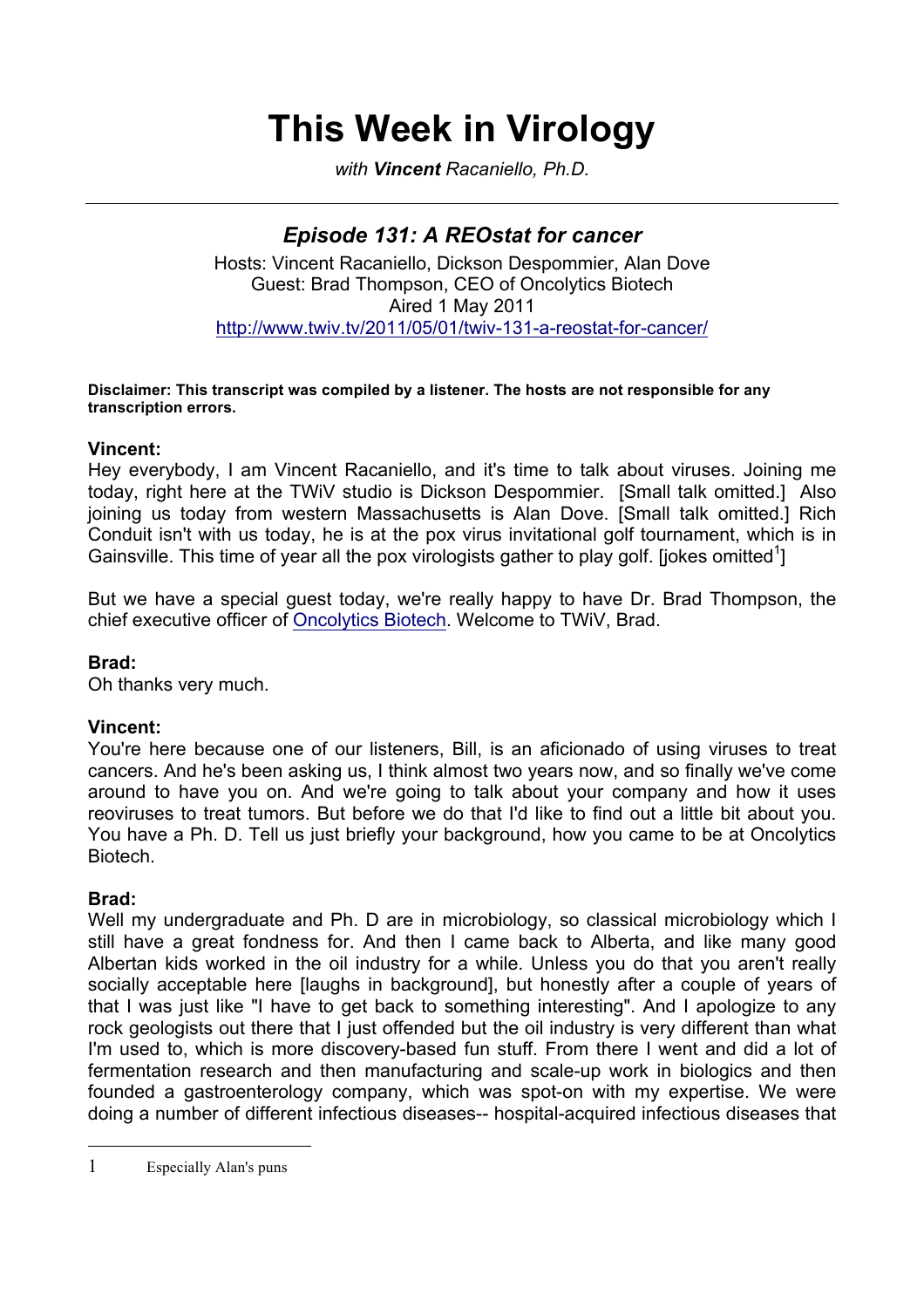are GI related, and then I had this nice opportunity to come along to work in this particular company. I was literally sitting in my office one day and then a college in the government phoned me up and said there is this very interesting research group at the University of Calgary, you're a microbiologist you'll understand half of what they're about to say to you. And they're looking at developing an interesting new viral vector for treating cancer. And normally I would have probably tried to find an excuse to not talk to another university group about something I didn't know about, but I just had melanoma myself and my mom had just died of adenocarcinoma of the lung and my favorite uncle had just died of headand-neck cancer. All in about a six week period. So they caught me at a moment where my awareness of oncology was a little higher than it had been. And I do know microbiology, so that's a good thing. And so they came over and gave me a visit and we talked for probably six or seven hours on that first visit. And they showed me just animal model after animal model that they had done. And they were all good, solid-- not juryrigged animal models-- they were all good, solid relevant animal models, which quite surprised me and I was intrigued that you could actually do something in this particular area for something that meant something to me personal at that point. It kind of caught my attention! So I went home to my wife-- we were running two phase 3 studies in my previous company-- and I say "hey, I'm gonna quit this and go do a preclinical thing again and I'll be paying myself a dollar a month to start because we don't have any money." And she just shrugged and and looked at me and went "hey, great, good for you". And, fortunately she has been the traditionally breadwinner in our family, so I [interrupted]

## **Dickson (5:58)**

--She's still in the oil industry, I take it.--

#### **Brad: (6:01)**

She's an investor, so she does a lot of energy investing. And so I had a bit of latitude there from a personal side to do those kind of things. But the whole area just really grabbed my attention. And then I started digging into it, and all of the sudden I find out that there's all these people that I had known when I was in school and whatever who had all hopped over to the "dark side", as people would think of it, and were looking at these different viral vectors early on. I mean Grant McFadden, who's been on this show, was a postdoc down the hallway from me when I was doing my PhD. And and and and and. I mean it's really a tight-knit community, honestly, and it was kinda interesting. And when we started looking into it in more detail there was absolutely no regulatory pathway, nobody knew what the real technical questions were, nobody knew where we were going to trip up, which is exciting-- That's the fun part of doing anything is being first or among a group of people being first. And, here we fast-forward eleven years later, or twelve years later now almost, we're in a phase III that's going to be in eleven or twelve countries in a couple of months. Uh, I've got a couple of other randomized studies running at phase II. I'll have another two running by the fall, so by this fall we'll have five coincident randomized studies in different indications running. You know you think of that whole path from day zero to here-- it's been exciting, it's been fun, it's been challenging. And it's just something that I'm honestly seriously glad that I did.

## **Vincent: (7:48)**

So when we told Rich you were gonna be on he mentioned it to Grant. Then I guess you and Grant knew each other at some point in the past, right?

**Brad: (7:58)**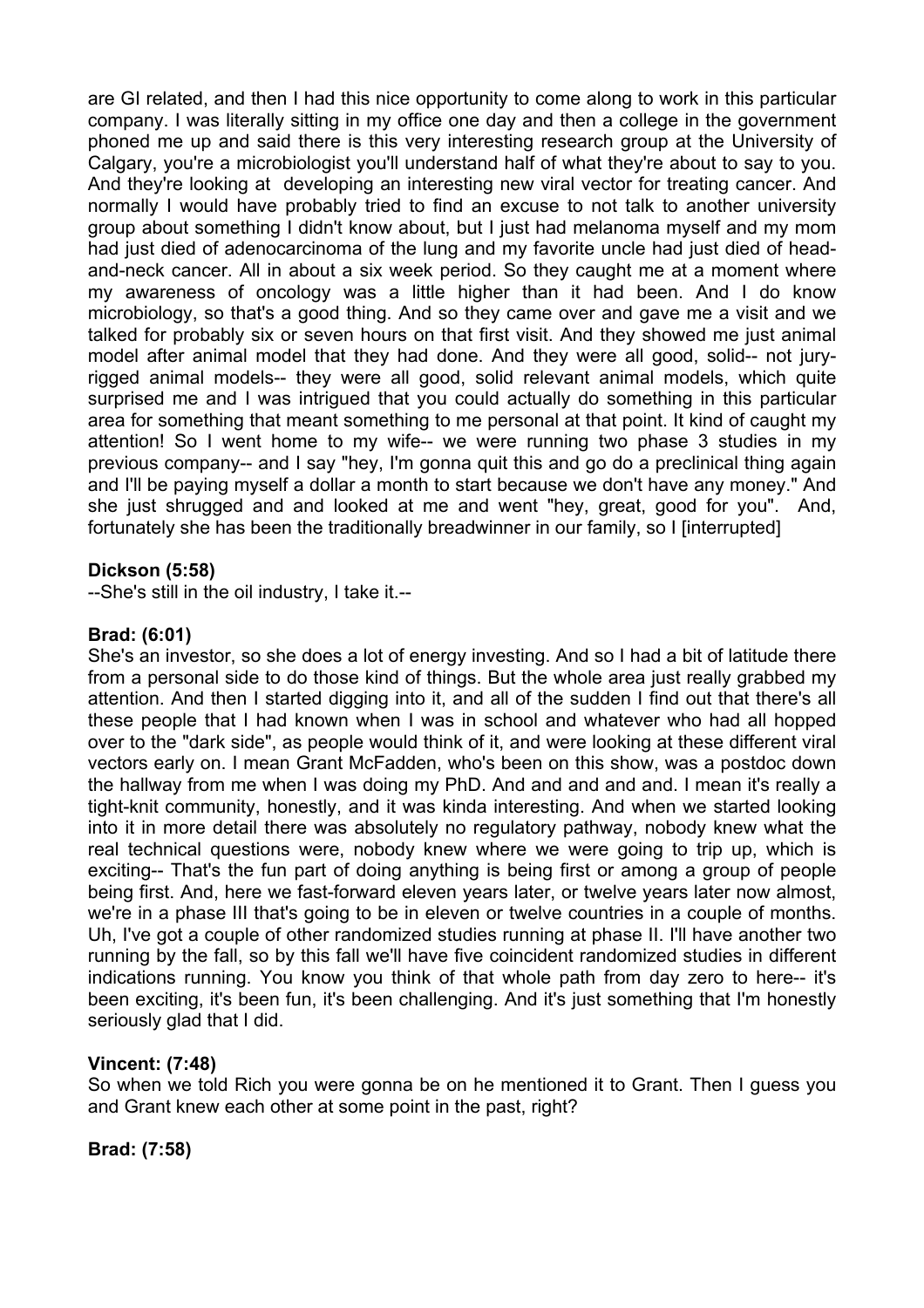Yeah. He was a pure virologist working down the hallway with our favorite pox virus, vaccinia, as a postdoc. He was just finishing off his postdoc when I was finishing off my PhD. My PhD is more bacterial orientated. I was on the other opposing camp down the hallway. He was on the virus end, I was on the [inaudible because of **Dickson** laughing] end.

## **Vincent:** (7:57)

Now you're in the viral end, now.

## **Brad:** (8:02)

Yeah, well I'm quite happily in the viral end. And I've actually done a lot more viral work than I have bacterial. And this area is just a good example of the elements of virology that you can use. I mean you have all these different viruses and-- and everyone always says that since it's a virus it must be the same, which couldn't be further from the truth, which we all know on this line. But you know they're different sizes, they're different immune presentations, they have different mechanisms of action, different replication cycles, et cetera et cetera. Different tropisms for tissue, you have all these different things. And I think that is really a unique element of this particular area. You know we're going to come up with a suite of therapeutics that includes different viral vectors, different engineering tricks that people have done with them. And, in the end I think we'll come up with a suite of products that address a lot of different cancers. No one of these products is going to address everything. And I think you just exploit the things that we have learned along the way as a group and apply that. We'll almost be able to tailor what we're looking at in a few years. I mean who would have though size would have mattered so much when you're talking ranges of 20 to 200 nanometers? Well it does. And who would have thought that immune response could completely block one virus be completely invisible to another virus getting into a tumor. Not just to the tumor, but *into* the tumor. I mean all these things we didn't know. And, uh, we've all kind-of learned from each other. Em, in the early days we had Onyx with O-15, which was kind of trail breaking a lot.

## **Vincent:** (10:15)

That was an adenovirus, right?

#### **Brad:** (9:49)

It was adenovirus construct, and they just had a *horrible* time making it. I mean who thinks about manufacturing issues in these things? *Terrible* time making it. But you take a look at the thing, they'd made three genetic changes. So you loose about 90% of productivity with every genetic change, as it turns out, and three leads you to something that's not very good. You know, one thousandth isn't very good. And very early on Onyx was flagging to the rest of us, who were way behind them at that time, "pay attention, pay attention to manufacturing." Some of us have-- There have been a few of the companies that have really paid attention to it, and it has payed off hugely. I mean you have processes that when you're running into late stage are rationalized, they're cost-effective, they're consistent, they're everything that you need for a biologic. But it was again learning from our colleagues. I think probably when people look back in ten years from now they'll see that our contribution to that path was that we were to a greater extent than I think anybody else really looking at combination therapies and their effect on tumor permeability to the virus. Who'd have thought that would have been an issue? If you infect the surface of a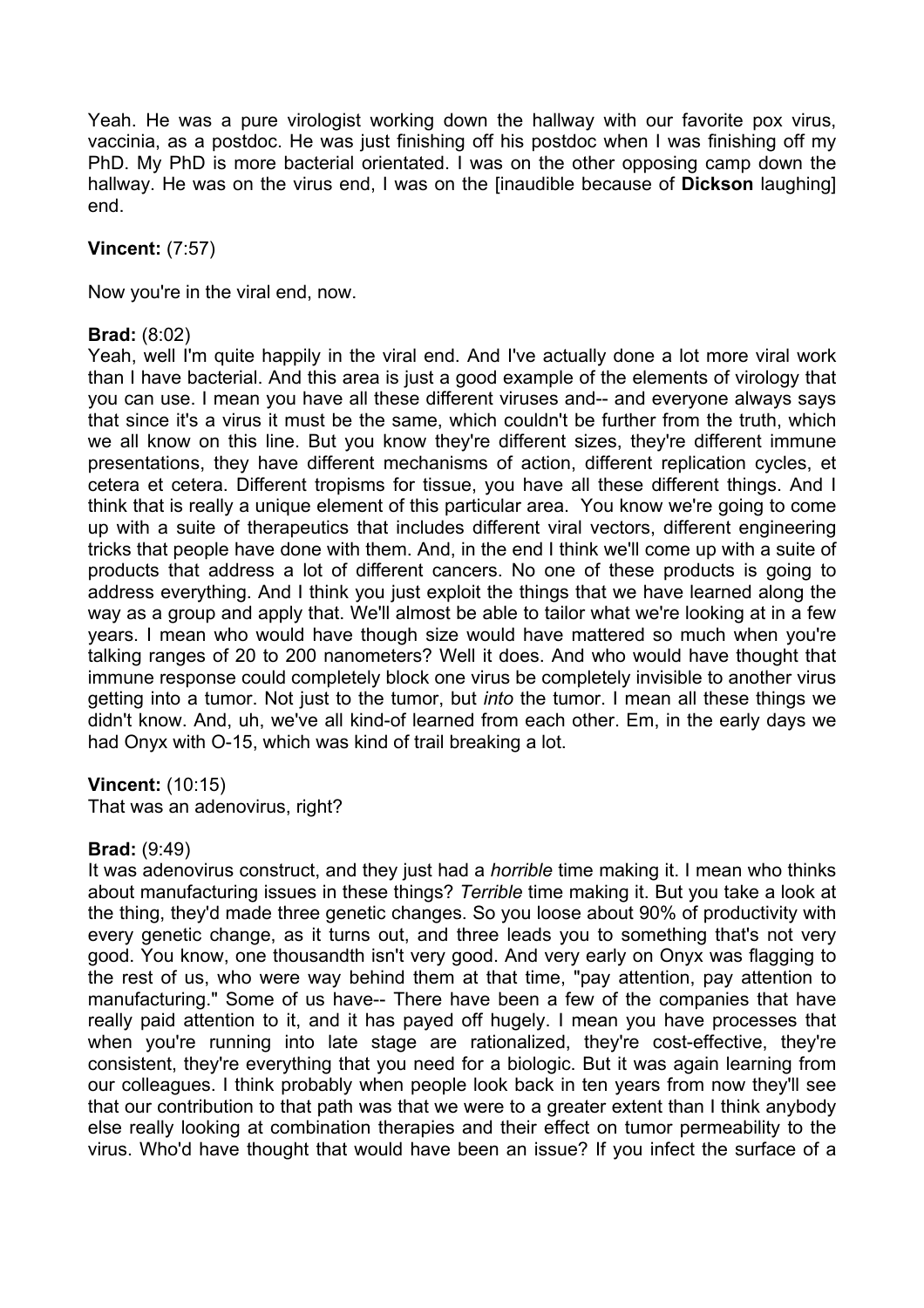tumor it should be no problem-- well, it IS a problem. And we've found that certain agents really increase tumor permeability to viruses. And, you know, taxanes-- it's a universal failsafe for us. Radiation-- almost universal for us. And, not in humans, but in animals, the whole VEGF family. You know VEGF itself, Avastin, Sutent, that whole family does that quite nicely. And other people are emulating that now-- You're starting to see that showing up in their programs. So everybody is being contributing little bits and pieces along the way. And all of the sudden you have this field and our colleagues at Biovex (who are now part of Amgen) have two phase IIIs in SPAs<sup>2</sup>, which are fairly late-on. We've got a phase III in different indication under a SPA and a bunch of phase two's in behind that. You know there is Pox virus in phase 2's, measles virus in phase 2's, and we've got a whole group of people working on different elements that have learned from each other. And I think that's the key thing. Now this collegiality will completely disappear as soon as we start getting competitive. Like, "poof", you know.

**Alan** (12:26) Sure

## **Brad: (12:27)**

But for now, every two years we have this virus meeting-- we just had it a couple of months ago in Vegas. And, it's virus oncology and you have like three or four hundred people and this is all we do. And it's collegial. And it's been remarkable-- if you go back four meetings ago, so back 8 years, everybody was doing early-stage phase 1's and retinkering and playing this and playing that. And now, you know, you have a panel this time with three or four companies who are finally going to be filing for product approval within two years. That's just an amazing change for a whole sector. But--

## **Alan (13:03)**

That's actually fairly typical for biotech fields. If you look at any of the major therapies that have come out of biotechnology, any of the biologics-- I've been following this for a decade and a half now-- and you always see this initial group of companies, a lot of small startups, and a very collegial atmosphere, and everybody figuring out what mistakes to make so that they can learn from them. And then eventually, as you have already predicted, there will be a change in tone but that will come later as the approvals roll in.

## **Brad (13:31)**

Oh, absolutely, and I think that a bit of the first change in tone is really Amgen buying Biovex. Uh, all of the sudden it's not a number of our small players all hanging out with each other. All of the sudden we have a very large player who is now integrating, phagocytosing Biovex.

## **Alan: (13:33)**

Exactly.

## **Dickson (13:34)**

"Engulf and devourer", I think as they put it.

## **Brad (13:35)**

I think so, and I think the Biovex guys also view it that way, too.

 <sup>2</sup> The FDA acronym "SPA" is short for "Special Protocol Assessment".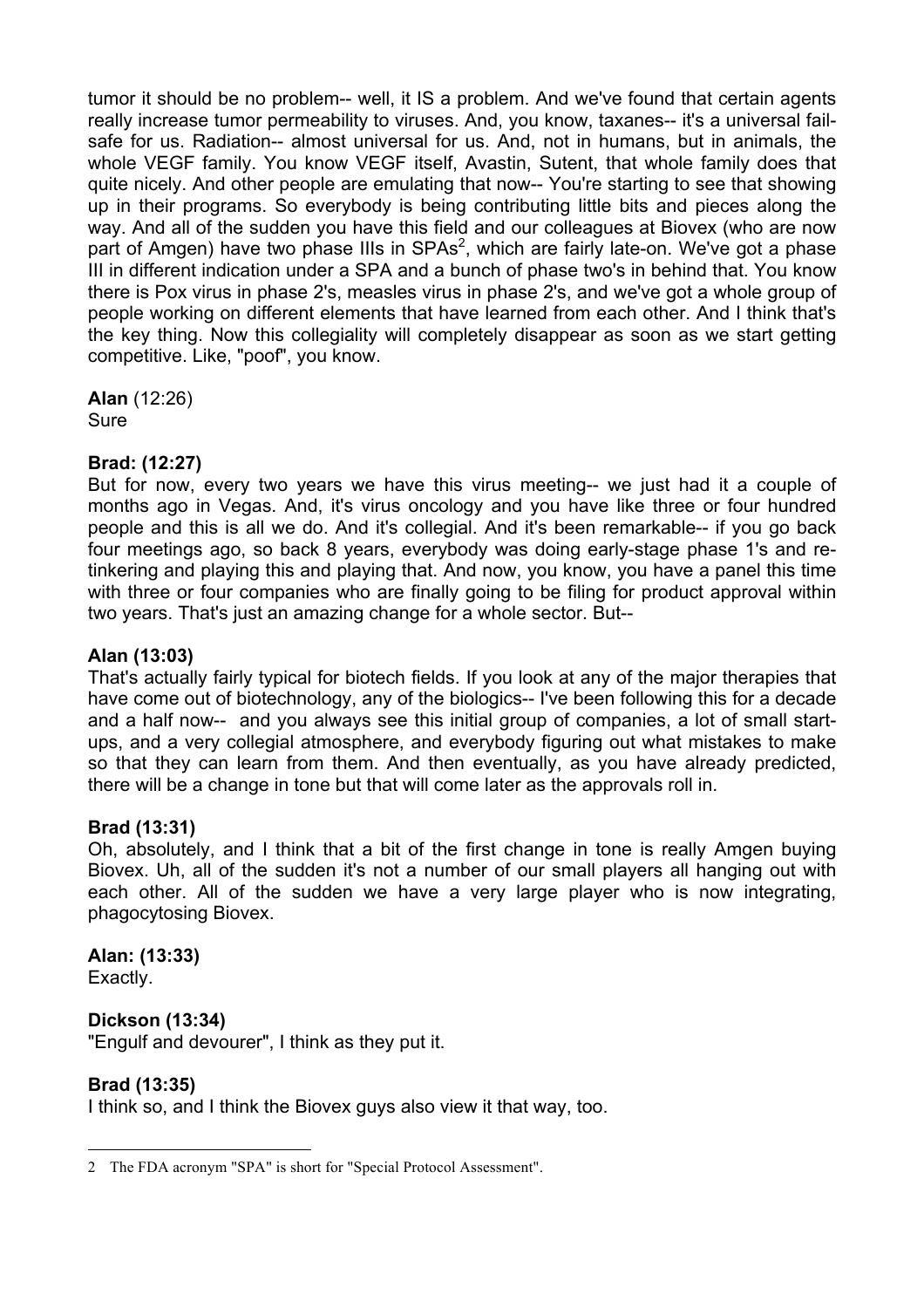# **Dickson (13:40)**

Right

## **Brad (13:41)**

I mean Amgen is a great company---[interrupted]

## **Dickson (13:43)**

So are we talking about *curing* or just *holding at bay* these tumors that you're going to be talking about?

## **Brad (13:48)**

I think it's going to be a mix. And of course the we get into the argument about when you get rid of a tumor and it recurs whether it is the same tumor or whether it is just reseeding from somewhere else. But I think there are certain tumor types-- certainly that we've seen- that we've seen complete responses and that are durable for the period of time that you've seen. And certainly more so in metastatic lesions for us. In particular, Reo requires an activated RAS pathway, which has a much higher incidence rate in metastatic disease. And of course mets are likely to be clonal expansions of of a single or a couple of cells stuck together. So they are much more consistent genetically. And so if you get Reo into a metastatic lesion that has a RAS pathway, it will completely clean it out. And it doesn't recur. Where you get into I think more issues about control or getting into partial responses that last while you're treating and then kinda spring back after you quit treating, the primaries seem to be more in that category. Occasionally you get CRs [complete responses] in primaries, but more often you're getting nice aggressive PRs [partial responses], but still PRs. And, uh, you're going to buy people lifespan with that, and you're gonna do some good things for them. But the tumor architecture is I think critical in primaries. You get all these kinda [inaudible] barriers and mixed strata, you know healthy and non-healthy neoplastic tissue. And so I think it depends on what you're looking at.

## **Dickson** (15:30)

The original work of Judah Folkman's group up at Harvard always said that you could cause a tumor to regress right back to the original cell that caused it, but the original cell took advantage of existing circulation. So the approach to limiting the tumor by inhibiting the growth of capillaries only worked for *new* capillaries and not for the old one that was already there. So it would just grow right back again. And I don't know how far that's advanced since he's passed away, unfortunately. But that was the complaint that these were great therapies while you're using them and the moment you stop everything starts to go back to the way it was.

## **Alan** (16:04)

Well I think one of the mistakes that people make in oncology frequently when they're evaluating it is they'll say "well this therapy didn't cure the cancer therefore it's no good." But if you look at the reality of the way tumors are treated in the clinic, em, it's seldom just one approach that's being applied.

**Dickson** (16:20) Right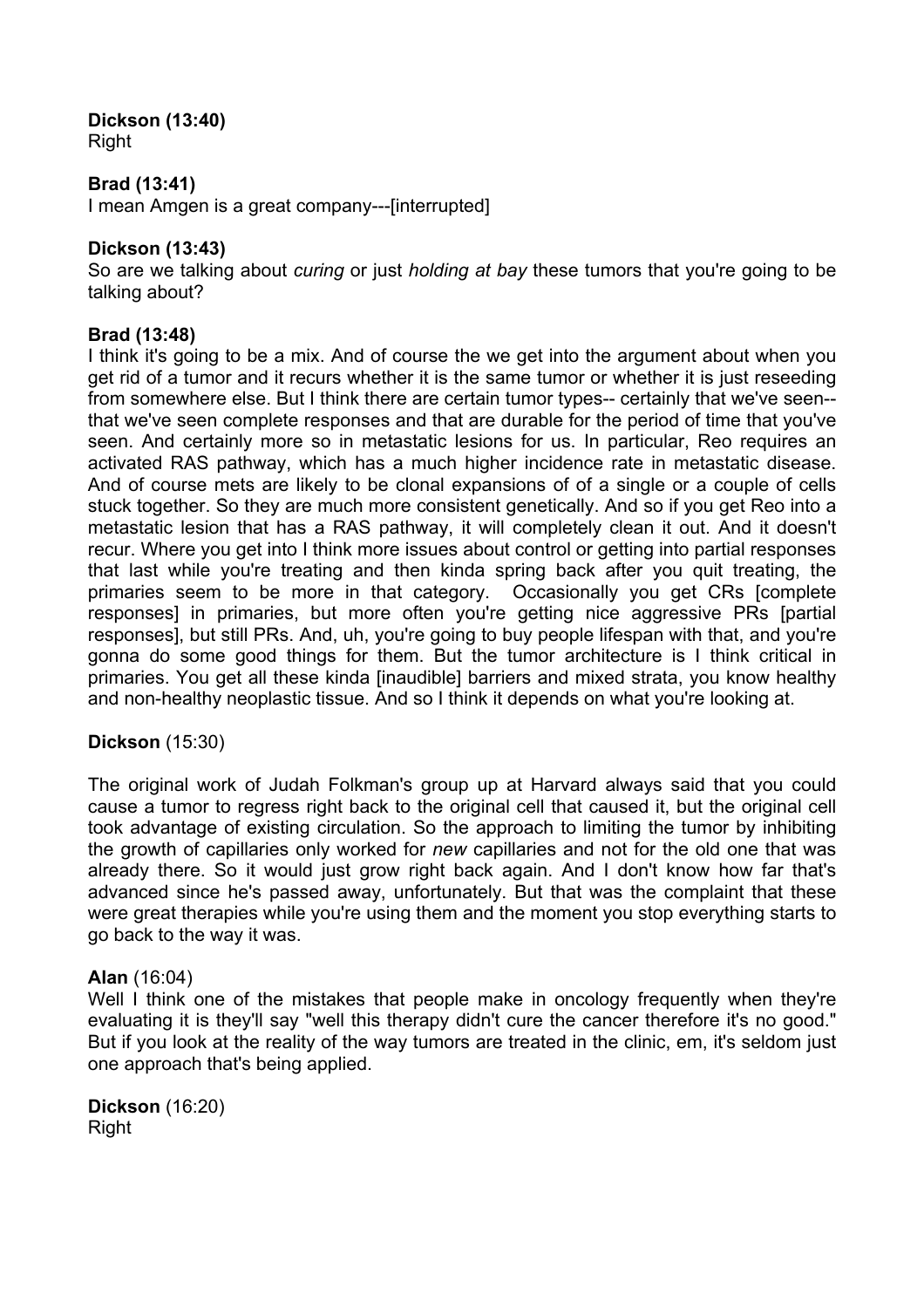## **Brad** (16:24)

Yeah. It's a sequence of actions that does some times lead to quote "a cure", right? And we see that, like head & neck cancer is a really good example of that. I mean the first time you get head and neck cancer if they can just do surgery they will. Or they'll combine it with radiation and half the time you're cured. You're fine. You know, it works great. The other half the time life isn't so good. And it's usually when it metastasizes And, the expression "cure for cancer" has not done our research and industry a service.

## **Vincent** (17:02)

Let's talk a little bit about reovirus-- That's one of your main oncolytic agents I presume. Our listeners are pretty broad audience, so tell us what it is and why you are using reovirus in a lot of your studies.

#### **Brad** (17:20)

Well reo was discovered clinically in 1958 or 1959 in the feces of a small child. And as was typical in that era-- the golden era of microbiology-- people would then go and try to figure out what it did. And you didn't have to wait for 5 years for a permit to grow it up in the lab. I mean they went straight down the [laughing in the background] hallway, threw it on some cells, and grew up some and then started doing things with it. And after four or five years of failing to find out what reo did they ordered up a batch of prisoners in the South-- like they used to-- and treated 27 quote "volunteers" with pretty high dosages inter-nasally of reo and no statistical correlation with anything.

**Dickson** (18:03)

Tell us what kind of virus it is.

#### **Brad** (18:05)

It's a double-stranded RNA virus. It's a relative of rotavirus, which is why it was interesting early. As a non-pathogenic relative or rotavirus is the way I think of it. And so people just lost interest in it. So the started doing research on it because it was a relative of rota but wasn't pathogenic. So the joke that you found a grad student mouth-pipetting it, you know you didn't have to throw him in the containment suit and that kind of stuff [laughing in the background]. And so that went on for 20 or 25 years and people learned a lot about this interesting durable little double-stranded RNA virus. It was easy to grow, which was good for labs, it was very durable, so you could make up a batch and six months later people could still be pipetting out of the common batch in the lab. People like that in labs-- who wants to be spending time making something when you're investigating it? You want to research it. You know those practical things-- it's a good research tool.

**Dickson** (18:59) Why is it called "reo", by the way?

**Brad** (19:02) "Respiratory enteric orphan virus."

**Dickson** (19:04) Ah-ha. It wasn't found in Rio, south America?

**Alan** (19:09) No, it's REO.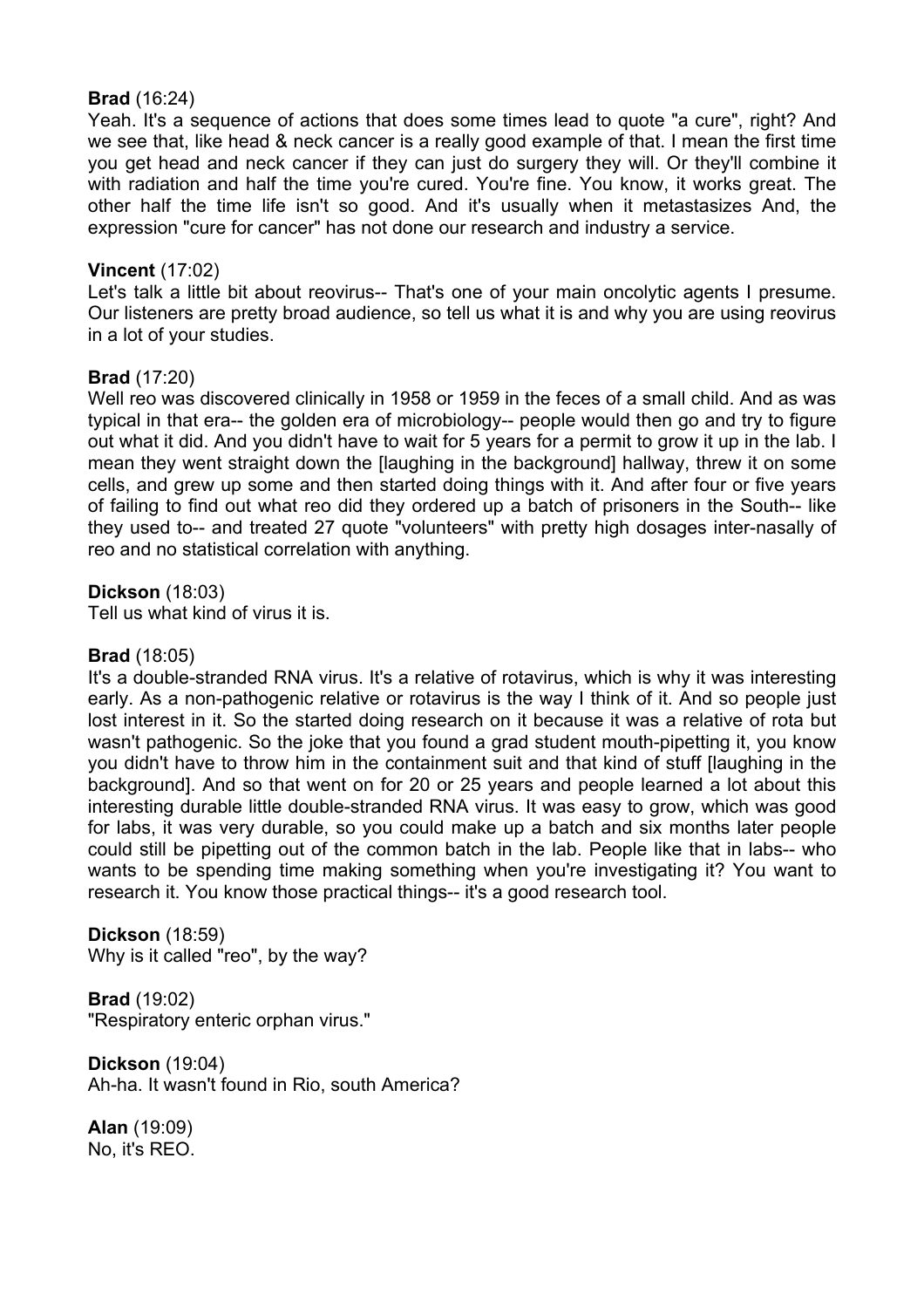## **Dickson**

That's just a play on words.

## **Vincent**

I think that was coined by Albert Sabin, too, right?

## **Brad** (19:18)

I believe it was, actually. It's natural habitat is the lining of the lung and the bowels. But it doesn't cause a pathology. Or course I asked the question "why" pretty early.

## **Dickson**

--Sure--

## **Brad**

I haven't found a lot of things in my experience that infect the lining of the lung and bowel that don't cause something. You know a cough, diarrhea, bloody-diarrhea. I mean my previous history-- I mean anything to do with the GI tract I would always go right straight to the bloody diarrhea thing.

## **Dickson**

You bet.

## **Alan** (19:51)

I mean that's partly because we've noticed the things that cause disease.

## **Brad** (19:53)

That's right. And we ignore everything else. But when you actually sit down and look at where reovirus localizes-- the bowel is the primary natural habitat-- and it's a panmammalian virus, so which helps. It's a fecal-oral transmission, so fecally contaminated water or food, which is unfortunately all food and water almost. Uh, you get a low-level infection of the crip cells in the bowel. Well why the crip cells? And then you look at it and those cells are bathed in EGF [Epidermal Growth Factor]. And you say "well what does EGF do to a cell that makes reo infect it at a low level?". And of course EGF, we know now, drives the RAS pathway. So if you take any cell, basically, and stick it in a bath of EGF you will drive it into a low level of RAS activation, which is what reovirus needs to give a productive infection. And so you have this one cell class-- it's the same in the lungs- - that the virus will grow in at very low levels. Fecal-oral, into the bowel, replicates, passed out in the feces, reinfection-- that's the cycle. The reason you don't have a pathology is that it takes reo about three days to kill a cell, and those cells are actually forced into an apoptotic death, and not coincidentally-- because I don't believe in coincidences in nature- in about three days. So they kill the cells at the same time they're dying anyway. So there's no pathology.

## **Alan** (21:15)

So is that why people don't raise neutralizing antibodies against it, or do they?

## **Brad** (21:19)

Uh, very very low mucosal immunity-- the virus doesn't actually cross the gut barrier or the lung barrier. And so you get a very very low level, very transient-- as they always are--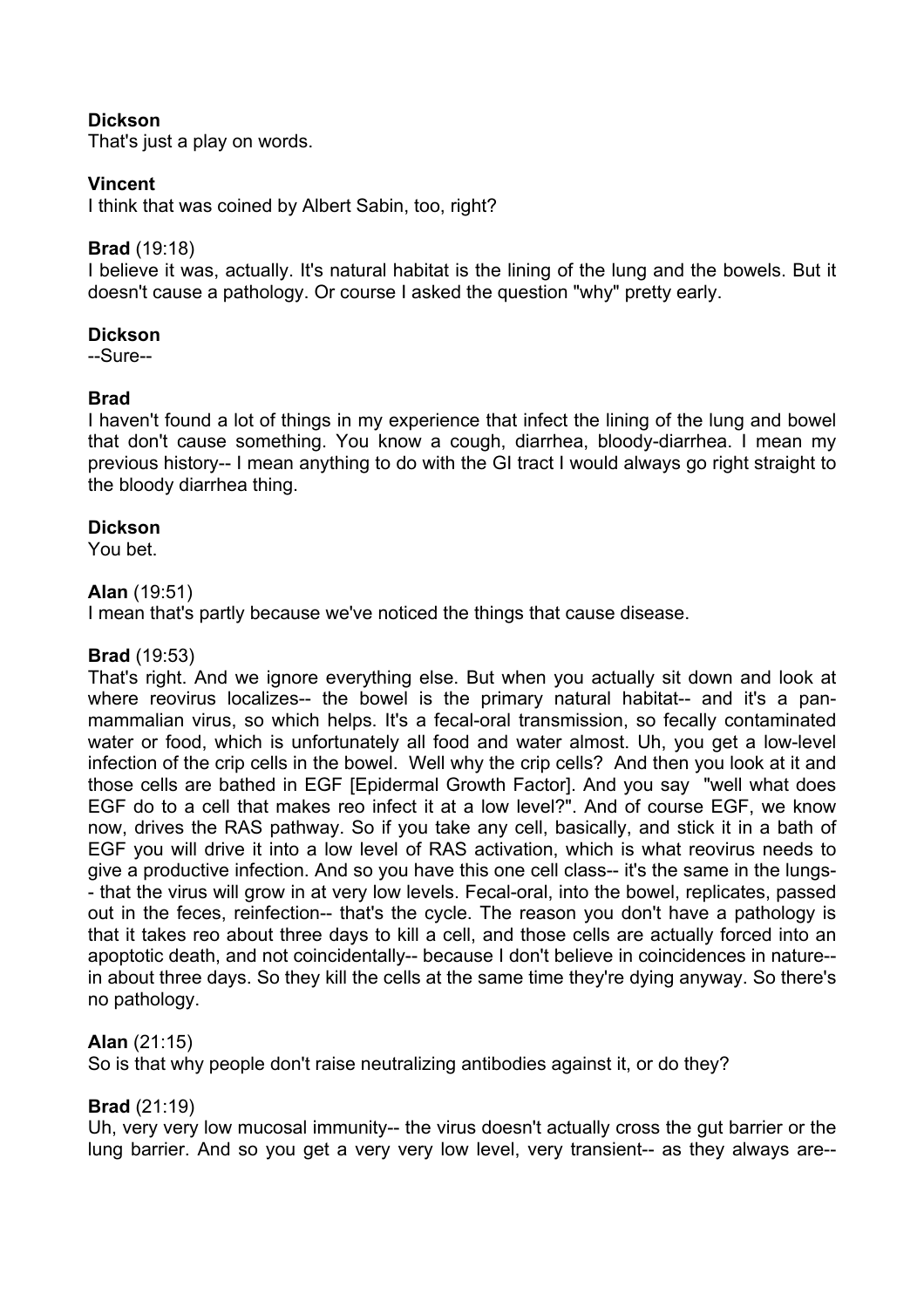mucosal immunity. And so when you look at humans if you're looking at the [inaudible doubling??] scale, which unfortunately when you date my lab history back-- we did antibody tiders, that's how we did them-- you're looking at tiders of two, four, eight, sixteen, normally and up normally in a patient population. But it's almost 100% of them-- like virtually everybody has a very very low level. Now when we treat people systemically with reo for five days in a row, you can drive those antibody levels up to 20,000.

#### **Dickson** (21:59)

So this is good because you're using it as a therapy so that it doesn't cause pathology. So you can actually say that you're not going to do harm, at least. You might not do good, but you won't do any harm by giving this virus along with what you're trying to -- [interrupted]

#### **Brad** (22:12)

Yeah, we're just under 500 patients-- when you count our patient population of about 400 and those the NCI has tacked on. And reovirus as a monotherapy on a five-day cycle will give you-- in patients were are likely to have a tumor response, and that's key-- a lowgrade degree to a degree-and-a-half fever, low-grade muscle and joint pain, low-grade fatigue, and low-grade nuetropenia and lithopenia, which you'd expect, on day 2 of a 5-day cycle. Or day 3. And it goes away the same day.

**Dickson** (22:47) Interesting

**Brad** (22:48)

And we can mask all those symptoms with Tylenol, Paracetamol in Europe, and Advil.

#### **Dickson** (22:53)

So in tumors that are having low expression of RAS is there a way to ramp that up to make it even more susceptible?

#### **Brad** (23:00)

Uh, reovirus actually does that. That's actually published later this year. Reovirus actually drives the expression of EGFR

**Dickson** (23:12) --I'll be darned.--

**Brad** (23:13) so it's a tricksy little fellow.

**Vincent** (23:15) So EGF-- epidermal growth factor-- binds its receptor EGFR, and this drive cells to undergo mitosis, right?

**Brad** (23:24) Yeah.

#### **Vincent** (23:25)

And the RAS pathway is the signaling pathway that's signaling from the receptor binding all the way into the nucleus, making genes that are needed to get the cells to divide So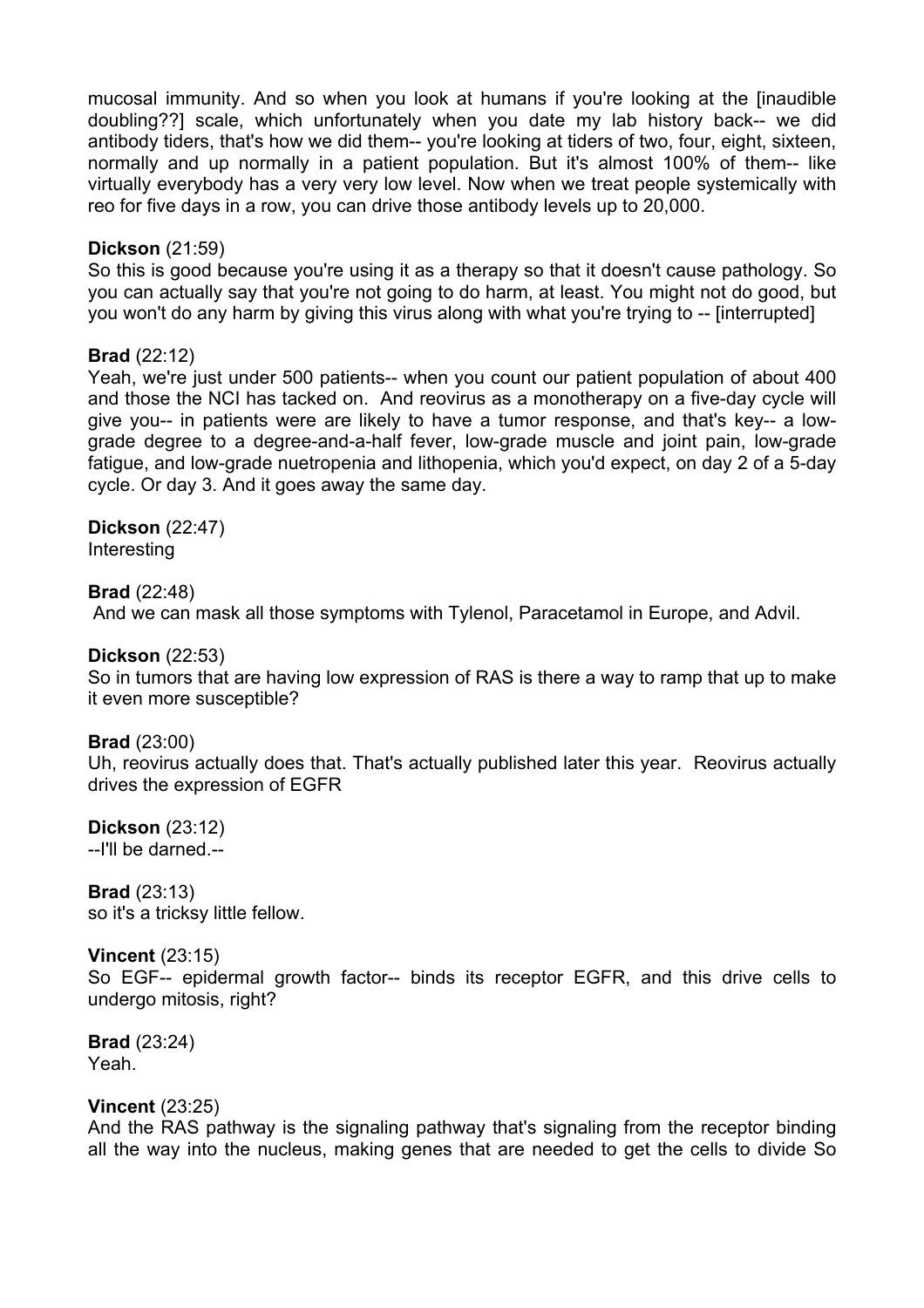what you're saying is that reovirus prefers cells in which that pathway is activated, in which to replicate?

**Brad** (23:42) Yes.

#### **Alan** (23:44)

An conveniently, a lot of tumors have activate the RAS pathway.

**Brad** (23:47) Absolutely--

**Dickson** (23:48) Right--

## **Brad** (23:49)

I mean cells have that lovely innate double-stranded RNA defense mechanism (it's not immune) that's mediated by PKR. And PKR binds to unique viral sequences on doublestranded RNA and just shuts down-- you don't get protein translation-- and so the virus can't replicate. But when the RAS pathway is constitutively activated it actually deactivates PKR. So basically you just have a permissive cell environment. So

**Dickson** (24:15) --For non-viral speakers, PKR stands for

**Brad** (24:18) --"Protein kinase R"

**Vincent** (24:23) And it's activated by double-stranded RNA when viruses infect cells as part of the innate defense system.

#### **Dickson** (24:28)

Got it. So I think we should pause just one moment here and reemphasize the fact that if you're gonna be a virologist you had better know your cell biology.

#### **Brad** (24:37)

Yeah, and unfortunately when we are talking with a group of people who-- we have all kind-of done this before-- we all retreat into a foreign language.

**Dickson** (24:46)

[laughing] Exactly. Every group does it. It's all jargonized. But uh--

**Alan** (24:51)

Yeah, we actually have a little reminder at the top of the show notes about that, that we're talking to everybody.

#### **Brad** (24:55)

Talk plain-speak, and I agree. So-- to strip the science away-- basically all you're doing is taking a cell that normally has a defense mechanism against this type of virus and and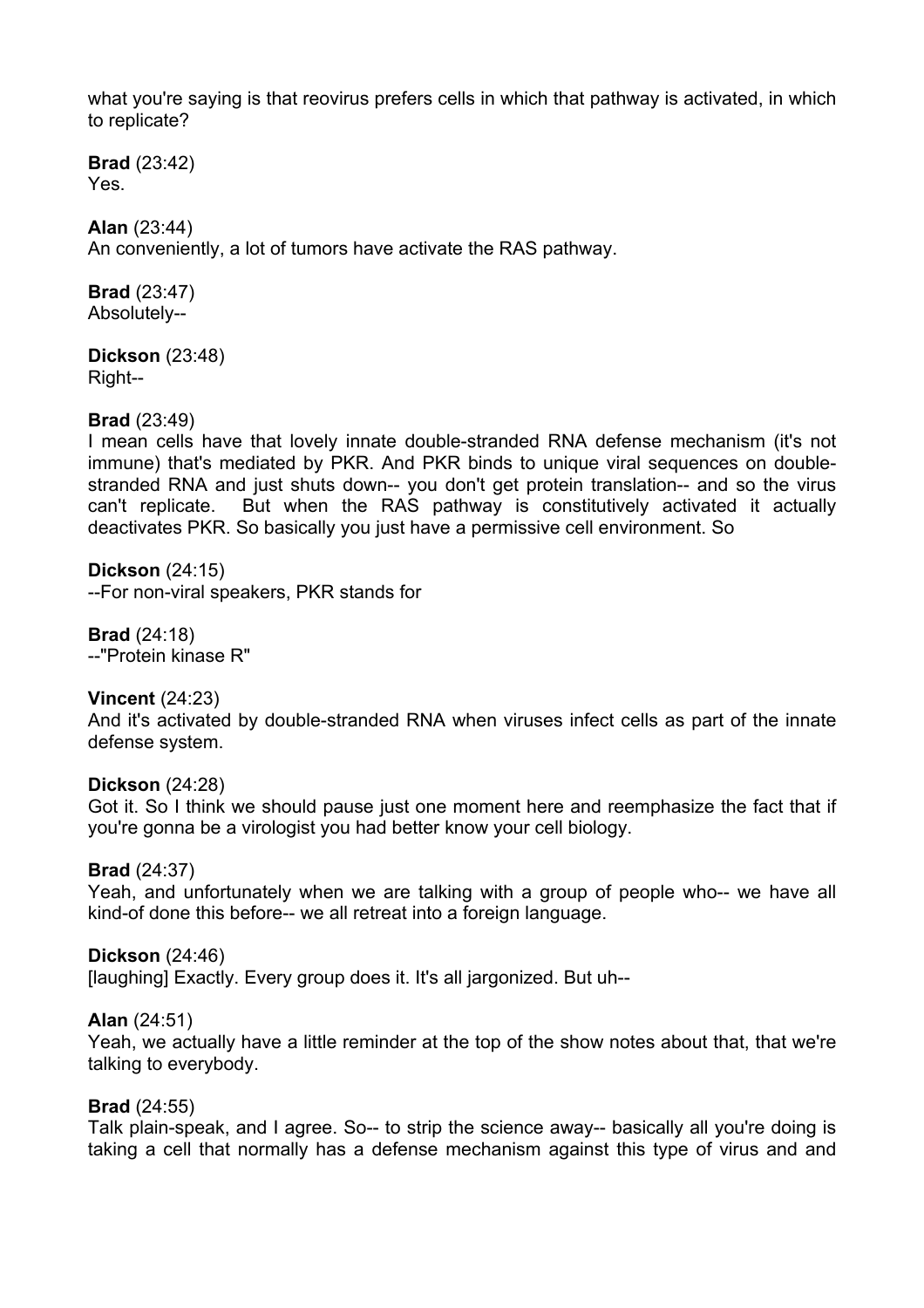deactivating it, so the virus can replicate and kill it in a few days. So this is a fullyreplicative virus. You get about 40,000 progeny virus per cell infected. And so you just need to infect part of the tumor and then the virus will replicate and spread through the rest of the tumor. Of course that would just be some kind of curiosity if it weren't associated with some kind of disease, right? And we could have found all that biology out just by looking at the lung and the bowel and everyone would have went "well, that's neat, that's very interesting". And that would have been the end of it again. But oncology is certainly the area in which you have the most RAS-pathway activity. I mean you're looking at about probably two-thirds to 75%. Any primary carcinoma has a RAS pathway involvement, a lot of lymphomas do, and most metastatic disease. So basically you have a genetic predisposition from a family of things--cause it's not just EGFR it's anything on the RAS pathway will do the same thing. Uh, RAS protein itself, RAF-kinase, everything on that path.

## **Dickson** (26:12)

So why is there colon cancer then?

## **Brad** (26:15)

Well, we've actually treated polyps with Reo. If you give animals-- you know push them into polyps-- and give it to them orally you can clean up polyps quite nicely with reo. It's dosage and frequency of exposure. And of course, there are a lot of colon cancers that are probably not polyp-related. But I would expect that we might have a lot more colon cancer than we do now if-- [interrupted]

#### **Dickson** (26:44)

It doesn't breach the epithelial lining, so you wouldn't get it to the primary tumor then.

## **Brad** (26:45)

That's right. If it penetrates the wall it's too late. So in the coincidental infection with reo- it's very transient-- a couple of weeks after you've been infected in the wild with reo it's completely gone. It's completely cleaned-out.

#### **Dickson** (27:01)

I was looking for a positive role for this in cancer monitoring. It would be great if you could prevent bowel cancers like that, but I guess too good to be true.

#### **Brad** (27:08)

I mean I would drink this stuff regularly if I had bowel cancer, but I think the *H. pylori* story comes to mind when you're thinking of doing stuff like that.

## **Dickson** (27:20)

That's right.

#### **Alan** (27:22)

Great, now a whole industry of alternative health [background laughing from **Dickson** ] is going to spring up selling canned reovirus.

#### **Dickson** (27:27)

[laughing] That's right. We had that run on tape-worm segments for a while back in the 1920s, but that didn't work either.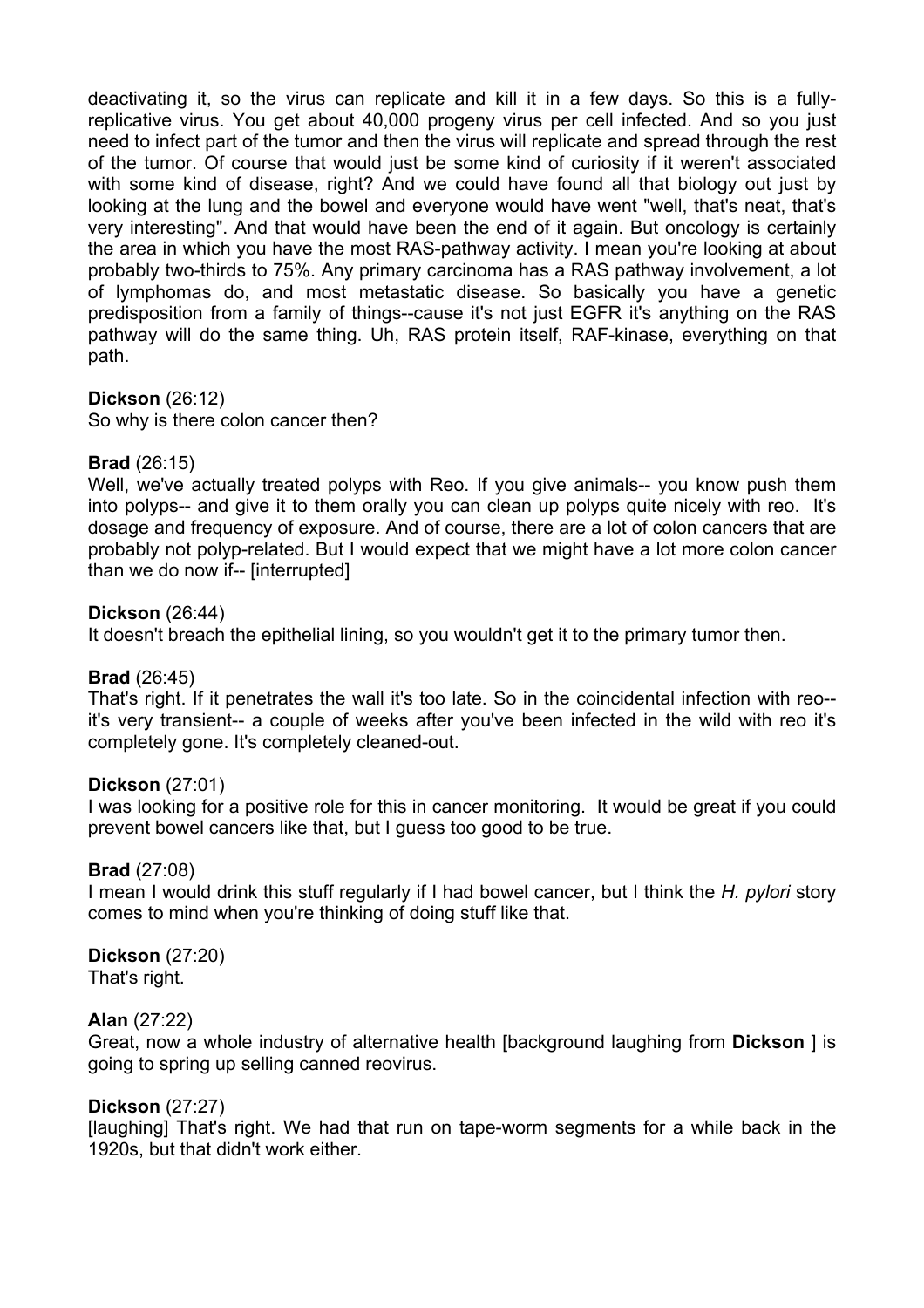## **Brad** (27:35)

Well, the tape-worm is making a comeback. [laughing in the background]

## **Dickson** (27:39)

Well, actually the round-worms, not the tape-worms, the round worms.[laughing]

## **Brad** [27:40]

Oh, yeah, round-worms are [inaudible with all the laughing in the background].

## **Dickson** (27:42)

That's right, we can cure Crohn's disease now.

## **Vincent** (27:46)

Starting with the observation that this virus likes cells in which RAS is activated, and then knowing that a lot of tumors have this activation, what did you have to do to reach the next step-- to say that this might be feasible for using in people?

## **Alan** (27:58)

Well you just went down the hall and found a few prisoners, right? [laughing]

## **Brad** (28:03)

No, that was Dr. Sabin in 1963.

## **Dickson** (28:06)

A few former hockey players would have done just as well.

## **Brad** (28:08)

Yeah-- things that people wouldn't have missed-- absolutely. Or grad students or med students or law students-- the typical profile for clinical trials. It was a pretty serious issue to say that it is safe in the natural infection cycle-- where you're taking maybe 100 viral particles and swallowing it in your food by accident, and being infected somewhere that it doesn't transfer in your body anywhere-- to leaping into injecting now 3 times ten to the tenth active particles a day intravenously for a week on end every month. That's a big jump. And so you had to get through all the manufacturing stuff. I mean people used to grow them on animal cells like horses-- So we had to get them on human cells, cause nobody was going to let us treat people with animal-cell derived product, even back when we started doing this. So you had to go through that whole process. Um, tons of toxicology-- we just did a MASSIVE number of animal toxicology studies with a lot of primates. I think we ended up doing 15 [inaudible]-animal toxicology studies, and looked at cardiac function in primates, and and and and and. I mean just really extensive-- [interrupted]

## **Dickson** (29:20)

What was your big animal model tumor that you used as the proof-of-concept?

## **Brad** (29:25)

Most of the animal model work were for what I think of as unnatural animal models was all rodent-- and so you're looking at [inaudible] the melanoma models. We did do some naturally occurring tumors in canines early on, too. Mostly sarcoma-based, which is the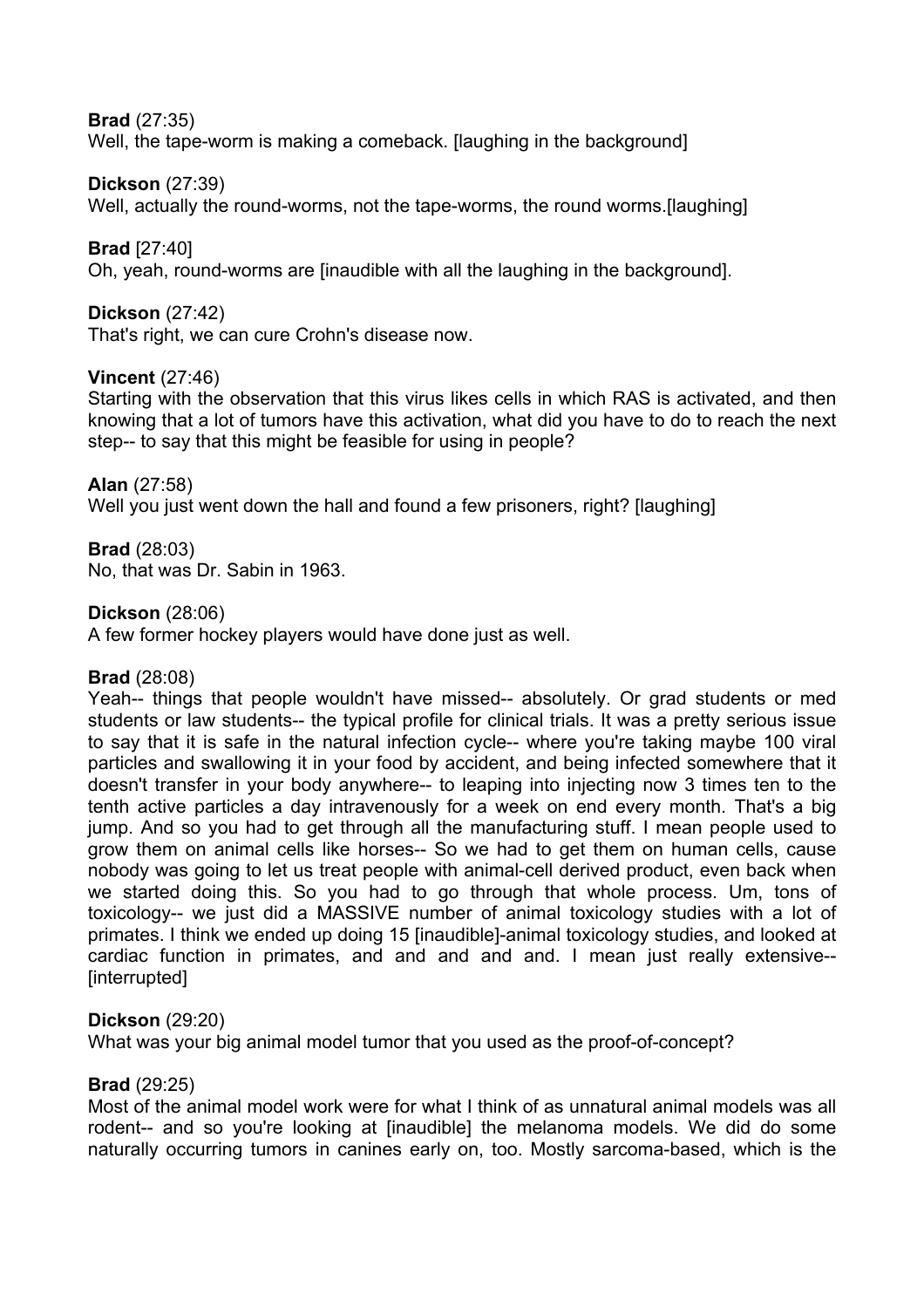most common type of tumor that you see in canines. And, uh, everything was fine. Everything was safe. We discovered if you don't have tumors you don't get side effects with Reo. And that kinda makes sense in hindsight-- if you give somebody a big huge does of this and they don't have a tumor for the virus to grow in, and look for the virus then it's gone in half an hour. It's completely cleared. So it's not such a big deal. One the virus inhabits a tumor then you get active viremias, which is virus in the bloodstream. And those viremias can go on for several weeks. And the start of the viremia is when you get that minor side effect profile that we saw. But of course we didn't know that when we started. So we started out like everybody else, because the agencies just [inaudible] by just doing intratumoral. Now nobody knew in those days that the tumors shed virus. We thought they did-- certainly in the animals they did. But the agencies thought that was safer, so our first three studies were intratumoral. And we did an all-comers study-- [interrupted]

#### **Vincent** (30:42)

These are in mice, you mean, right?

**Brad** (33:44) No, in people.

#### **Vincent** (30:45)

This is in people. So we're past the animals, already?

#### **Brad** (30:48)

Yeah. Our first clinical study was an all comers in people. We did a dose escalation in tumors. Then we did a small P2 prostate study. So prostate cancer that hasn't metastasized by either the lobe or the prostate gland. And then finally the penultimate from a safety study, which was a glio [glioblastoma] study-- brain cancer. Cause if you're gonna see symptoms of inflammation swelling, the brain is the best place to do it. I mean it's exquisitely sensitive from a clinical prospective at showing off side effects you're not interested in. You can suffer a lot of things in normal tissue that your brain won't put up with. So that was kinda the acid test toxicology study from my perspective. So we got through that and we kinda went "OK, that's great in those intratumoral things. We have to make the leap to systemic". That's when we ended up having to do all that primate work. I mean we hadn't done the primate work until then and so the agency said go back in and do massive long-term exposure in primates. Daily infusions for six months with monkeys. Monitor cardiac function. Monitor this-- [interrupted]

**Dickson** (31:54)

--Good heavens.--

## **Brad** (31:55)

And each one of those monkeys costs about the same price as about four clinical patients in a clinical study. I mean its a very expensive program--and we knew unnecessary-- but we do it anyway. And so we've got through all that, that was all fine. And the agency then smiled at us and went "You do realize you won't see any side effects unless you put tumors in all those animals." [Laughing in the background] Thanks guys. So we did a tumor-bearing animals toxicology. And that's when you see the low-grade tumors [Transcriber note: I think he meant so say "side effects" rather than "tumors"]. We did it in rat's actually. You just put the sensor chip in the rat. And you put it over a scanner to take its body heat every day. And things like that. And then we did IV lintravenousl. We did an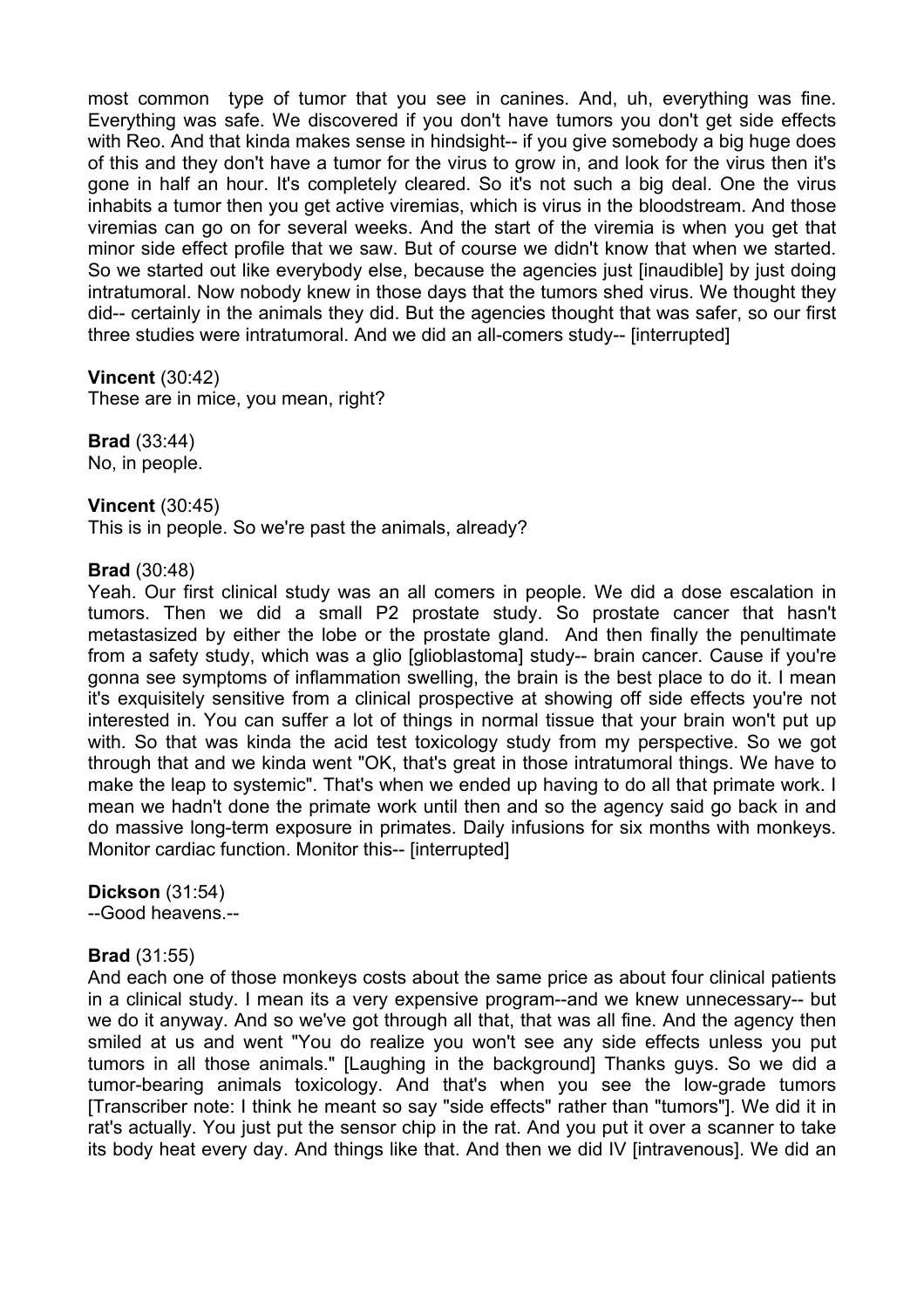IV monotherapy study in the UK, and one in the US just to make sure we weren't getting jurisdictional bias. And then that just opened the door. Once we got the monotherapy systemic behind us that just opened the door. We started doing all the co-therapy work and started exploring it. That's when our enrollment exploded. But we're still obsessive about following safety. What I find interesting in this whole field-- if you want I'll put on my "whole field" hat for a second here-- If you take all the gene therapy studies, it doesn't matter whether it is oncology or not, anything that has used a virus vector and all the oncology stuff you're probably having about ten to fifteen thousand patients now worldwide. And we've had probably less than ten deaths that you could associate directly with whatever virus. It's got the lowest side effect profile of a therapeutic area ever reported. And that doesn't matter what the virus is-- the only virus that there seems to be a little question mark beside is adenovirus in certain cases. But it's got a liver tropism, and honestly most of the events are due to a liver tropism. We were very cautious as a whole field, all of us. When you look at the pox virus work, the measles virus work, you look at adenovirus, reo, herpes, we've all been very cautious safety-wise. And what we've come up with is an area safety package-- if you want to think of it that way-- that is probably the best of any therapeutic area I've ever seen. It makes antibodies look horrid. Of course it makes all old-line chemo awful. It's really-- with some very minor exceptions that you just have to watch out for-- really safe.

#### **Dickson** (34:21)

Of the 15000 people that have received this kind of therapy how many gone home and never had to go back to the hospital?

#### **Brad** (34:31)

In every one of our studies we always have stand-out patients who were supposed to be dead, that were dying when they came into the study, that would be tumor-free and go home. Our very first clinical study, which was [inaudible] 1999 early 2000, I have an [inaudible] patient, last legs, probably six weeks left alive, who comes in every six or eight months and strips down to his underwear in my office and I take pictures of him. But our first glioblastoma study, we had a long-term survivor off of that. Always. But when you take people that are literally the nine toes in the grave and turn them around and their fine it's very encouraging. And we all have those experience in this field. I mean oncolytics isn't alone in this. I mean I'm very familiar with most of my colleagues' studies and there are a lot of people wandering around today, even from early-stage studies, that are doing very well. Now of course the proof is what Biovex is doing in phase IIIs and what we're doing in phase IIIs right now. You know, at the registration level-- big randomized studies, control arms, the whole nine yards. And we'll see.

#### **Vincent** (35:49)

So have you started a phase III yet, or are they just beginning?

#### **Brad** (35:50)

We are about 8 months actively into our head & neck phase 3. It's just under about 30 sites now, in five countries, and that will be in close to 100 sites in about 4 months.

#### **Vincent** (36:04)

How many patients are enrolled in that?

**Brad** (36:07)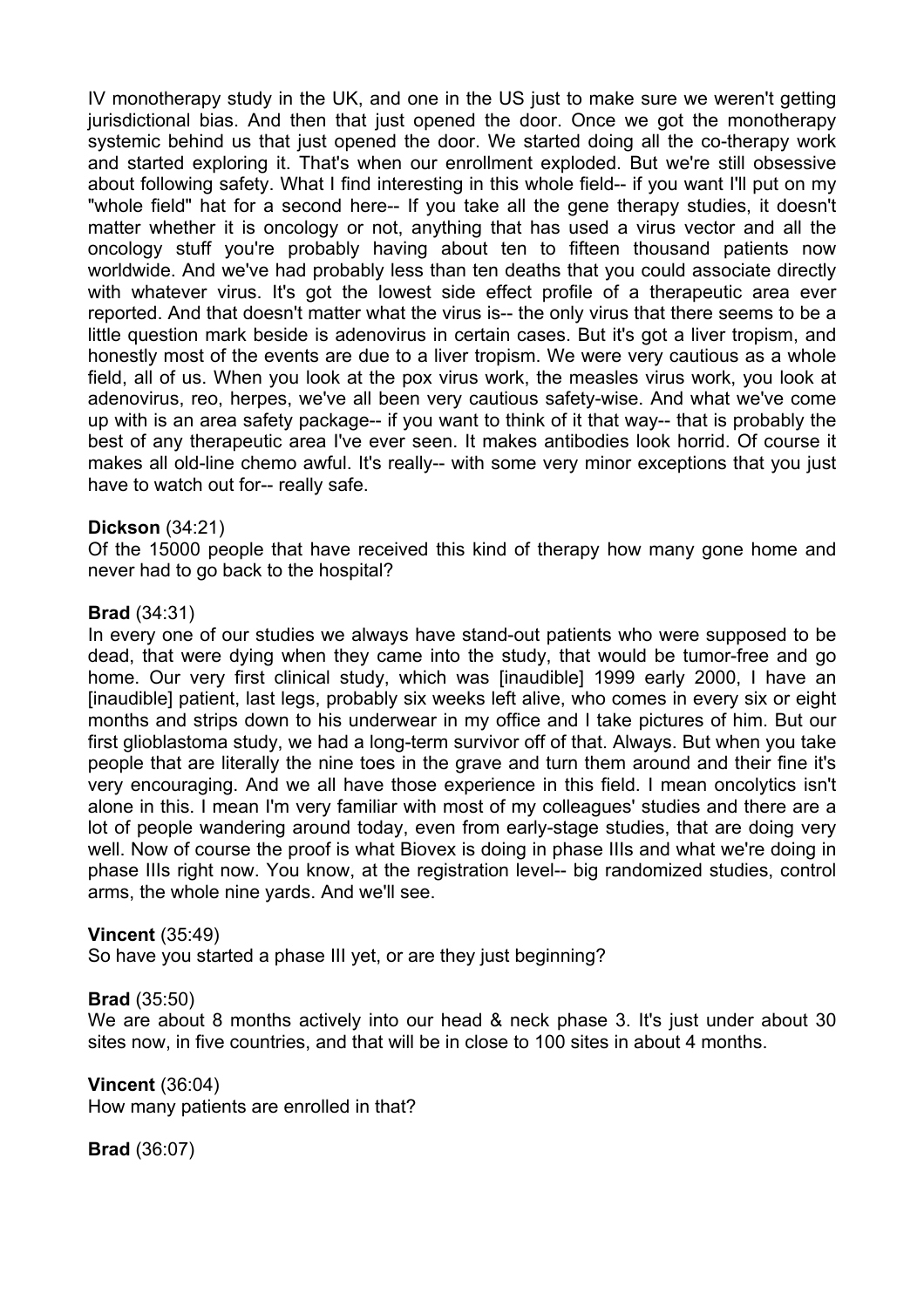I'm not saying exactly how many to date. It's a two-part study.

## **Vincent** (36:13)

And this will end up being able to use Reovirus for head-and-neck tumors, right?

#### **Brad** (36:18)

Yeah, it's second-line. So it's platinum-refractory taxane-naive patients, and it's all metastatic disease. Like everyone has metastatic disease.<sup>3</sup>

#### **Vincent** (36:27)

Is it virus or is there--- It's not monotherapy, right?

## **Brad** (36:31)

No, it's carboplatin paclitaxol and reo together. So "CTR" is what the investigators call it [interrupted]

#### **Dickson** (36:39)

What about breast cancer?

#### **Brad** (36:40)

I've had a couple of nice durable partial responses as a monotherapy with Reo in breast cancer. And they also took care of the liver mets in those breast cancer patients. Same with melanoma patients as a monotherapy. We've had a few like that. It's interesting when you dig into the clinical data-- of course the scientists among us all do this and doctors start glazing over-- but I love digging through clinical data. I just expected we would see differential responses in metastatic disease. And of course nobody believed that when we started because it's kind of heresy in oncology that you'd have something that would work better in mets [metastatic tumors] than in primaries. We're seeing-- if you look across our studies-- about a 40% true clinical response rate in metastatic disease across studies. And about an 80% stable disease or better rate in metastatic disease. And that's lymp, lung, and liver. And liver seems to be the most aggressive. And of course we all exclude brain mets from all these studies, because they're just the wild-card and they really mess up lifespan measurements. But that would be the gold standard. I mean if we could do brain mets that would be--- There are almost 300,000 people that die every year in the US from brain metastasis We're actually selecting for brain mets because most of the drugs that we use don't cross the blood-brain barrier, so patients that would have died of something else are now dying of brain mets. To have an agent that's that active against metastatic disease is interesting in itself. Of course, until a couple of years ago, metastatic endpoints weren't accepted by the FDA as and endpoint. It wasn't a disease. It was an outcome of some other disease. But there have been a couple of companies now that have gotten SPAs [FDA special protocol assessments] for metastatic liver disease that are measured separately from the primaries. And so we're wrestling with how to handle one of that in one of our studies, because I think the preponderance of liver responses in particular with reovirus is quite overwhelming. It's just really unusual. Normally you see low single-digit response rates, and we're taking that up to 40%. That's a big difference. And they're durable, too. They're quite long lasting. They last for a long time after you quit treating. They do regress eventually, but it's quite remarkable. It's kinda neat

 <sup>3</sup> In the Oncolytics Biotech phase 3 update conference call of Sept 2012 Brad said that a few of the patients on study did not have metastatic disease.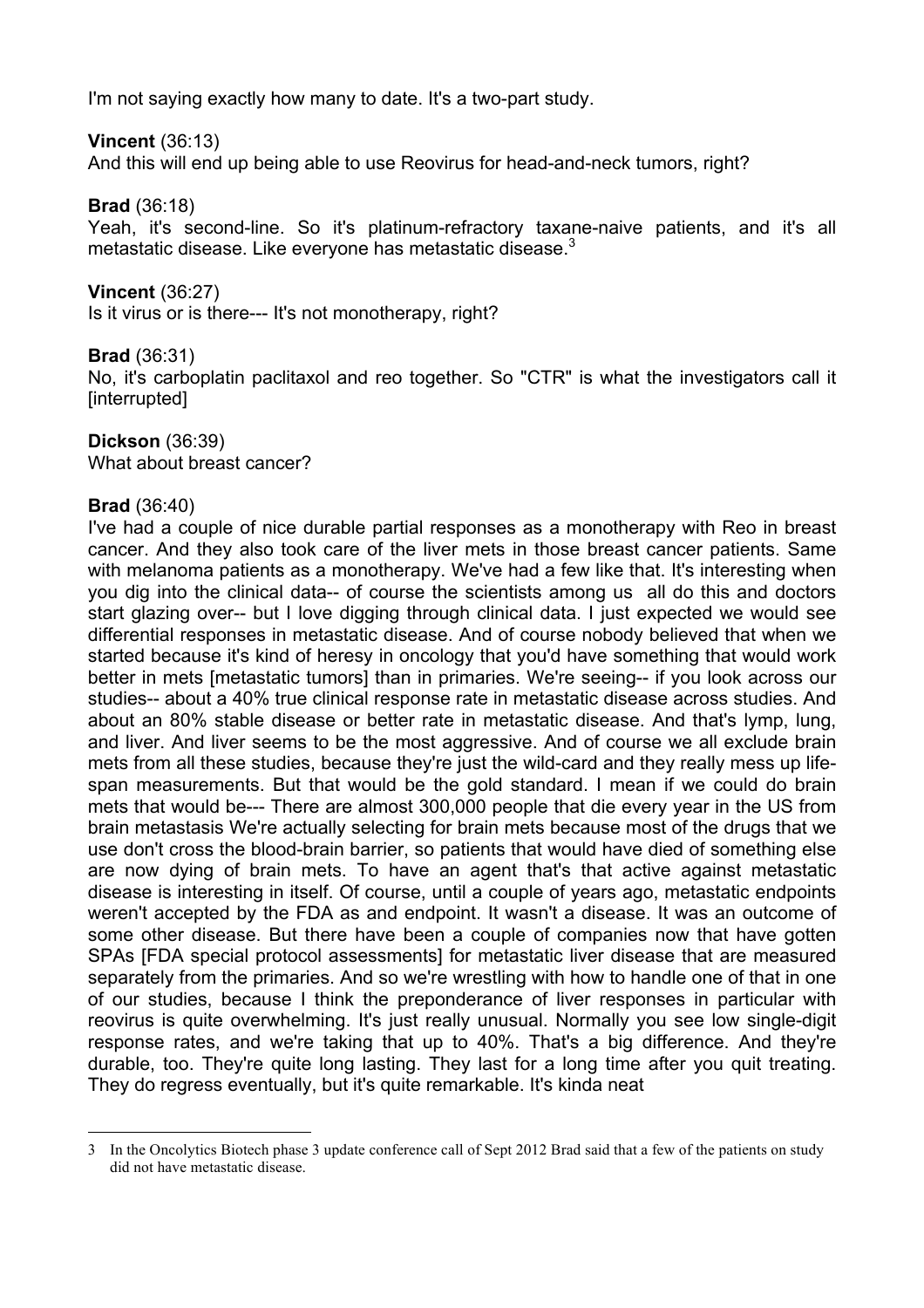## **Vincent** (39:10)

So do you expect after this phase three that you'll be able to go to market with a reovirus for head-and-neck tumors?

## **Brad** (39:18)

Yeah, absolutely. This study was done under a special protocol assessment, so the FDA- to the degree that you can hold them to that-- signed off on it before we did the study. And so this will count as a single registration study and they've already said that it will count as a single study.

#### **Vincent** (39:38)

So are there other viruses out there now that are now being used, that you're going to piggyback onto? Or are you going to be the first?

#### **Brad** (39:46)

The only approved virus is in China. The old O-15 vector from Onyx got sold by Onyx to a Chinese company who then got it approved in China. They have limited sales there. So that's the only jurisdiction that I'm aware of where people are *legally* selling virus. There are a couple of jurisdictions were people are illegally selling virus. In the states that if you're looking a local therapies-- injected directly into the tumors-- then Biovex will certainly be the first I think across the finish line.

#### **Vincent** (40:22)

What virus are they using?

#### **Brad** (40:23)

They're using an engineered herpes virus. If you're a technical speaker it's got a 34.5 deletion to take the neural toxicity part out. And they've used that as an insertion cite for I think a CGSF. So it's really an immune therapy. So you put a virus in and it basically expresses that and you attract in [interrupted]

#### **Vincent** (40:47)

So it doesn't actually kill tumor cells, it enhances the immune response against the tumor?

#### **Brad** (40:52)

Exactly. They're using it as a payload delivery vehicle more than anything else. And that seems to work quite nicely, actually. Jennerex is doing the same thing, and a couple of other people are doing that same approach.

#### **Alan** (41:05)

Yeah, the whole cancer vaccine field has really heated up. And that general virological approach is something that people have been talking about for a while in concert with a [interrupted]

#### **Vincent** (41:13)

So you mentioned a lot of studies in various rodents, in primates, you mentioned GMP production of the virus. Was that all done at your company, or was some of it done elsewhere?

**Brad** (41:26)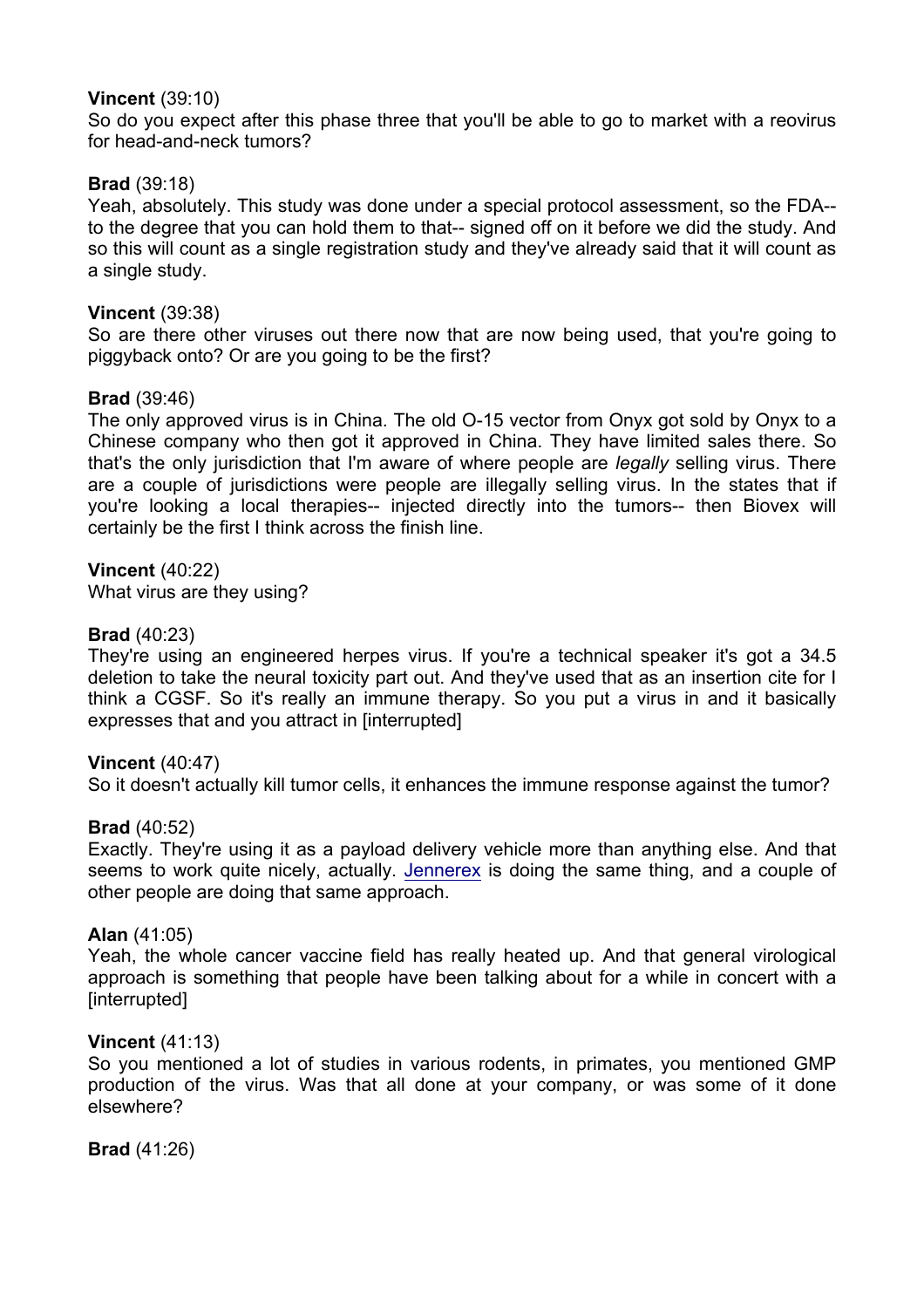For our research we went for a kind-of distributed model, where instead of us setting up wet-labs and trying to recruit everybody, we just went out and set up collaborations-- paid collaborations-- with people in universities and research institutes and hospitals. And we've normally had ten to fifteen of those running simultaneously for the last ten years. We've sponsored a lot of basic research. Our way of doing it is to basically just say "Here's the general area, could you work in it?" and let people loose on it. Academics love that. And we demand that they publish, which makes us a little atypical. I think we've been able to work with very good people by doing it that way. And it's also very cost-effective for the company.

## **Dickson** (42:16)

So what are your funding sources?

## **Brad** (42:18)

We've been public for quite some time. We've raised around 190 million dollars now over the history of the company.

**Dickson** (42:25) That's very good, even in *Canadian* dollars. [laughing in background]

**Brad** (42:27) Even in *American* dollars, these days.

**Dickson** (42:30) Well, that's why I said that.

**Brad** (42:32) I'm still getting use to the fact that the American dollar is worth less than the Canadian dollar.

**Dickson** (42:39) Well we're not getting used to that.

**Vincent** (42:43) What's the size of your company? How many scientists are working there?

#### **Brad** (42:47)

We have 19 people total as internal hires. There are probably what I would consider to be five or six of us to be scientists. And I still have myself in that category. So we did the research out-of-house, with input from us. I mean there is a lot of publication, crosspublication there. The manufacturing-- I've got Toll Skelpin [spelling??] manufacturing. Matt Coffey, who's my chief operating officer, does it now. And so he and I have directed a lot of that. But again, we did it in out-facilities that we did for a couple of years. And so what we've done is just had what's in-house what was necessary to actually run programs. So we haven't done a lot of stuff specifically in-house from a wet-lab prospective. You just find the best people outside of the place and contract to work with them. And, of course, clinical studies are always run that way. So most of the people working for me now are clin-reg people working our clinical programs, honestly.

**Alan** (43:46)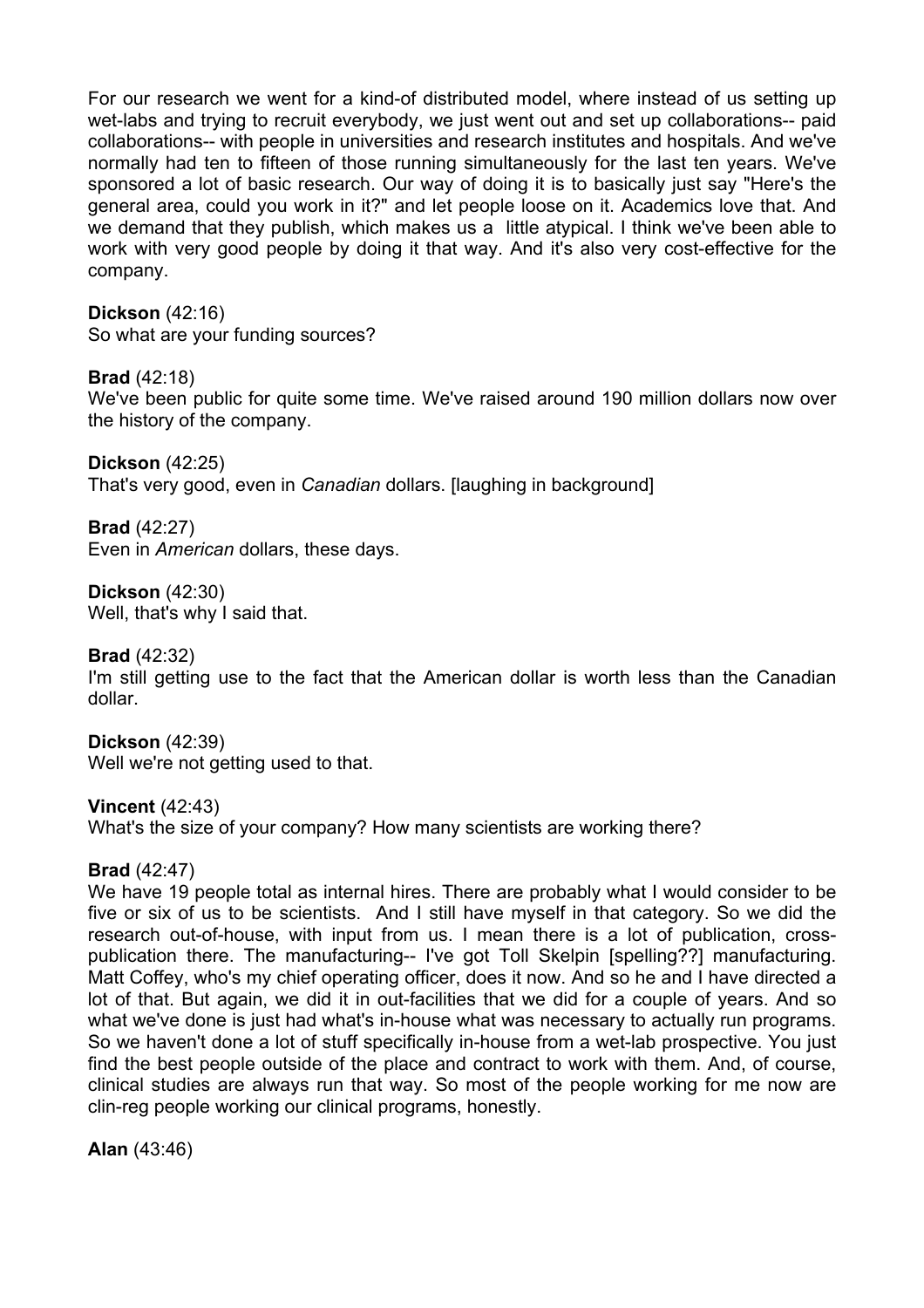So now what's the plan assuming the phase III goes well and you get the approval? Are you then going to build your own sales force for this whole thing, or are you planning on collaborating with that too?

## **Brad** (44:02)

That's come down to just a numbers issue. People used to partner for soft issues-- soft issues being things like you didn't have the people or the money to do the things that big pharma could do for you. And that went all the way through running big, complicated clinical studies, paying for them and running them, and the sales and marketing side. And so when you were evaluating whether you should run by yourself or partner, you always had to factor in the their-going-to-do-it-faster-than-you, they'll have access to more capital than you, they'll do it better than you. And that was the reason you could justify doing partnerships, honestly. They've downsized so much in the last few years that there is this massive pool of unbelievably skilled, qualified, experienced people out there that can do all those things. So then it comes down to can you access capital? And so really whether you partner or not turns into an access-to-capital question. So if the cost-of-capital is cheaper for me to do out of public financing, which I've done lots of, then you keep running by yourself. If the cost of capital gets more expensive than the partnership then you do the partnership. And that's what is has really come down to. Right now we're just running by ourselves. Most of the big pharma franchises that have oncology are looking at us and other companies in this area with a high degree of interest. So I couldn't predict honestly today whether we'll be partnered or not partnered. It's an interesting process. In the end what we're here for is our shareholders. And in the end what they're interested in is a stock price that's X higher and not half-of-X higher. And any decisions what we make are based on what the eventual outcome on share price are. And as a company that's how it has to be.

## **Dickson** (46:01)

The history of all these biotech companies, not including yours of course, but a lot of them end up as subdivisions of very large [interrupted]

## **Alan** (46:10)

--They tend to get phagocytosed.--

#### **Dickson** (46:11)

Exactly. Engulfed and devoured But they lysosomal enzymes don't apparently work, because some of the personnel are still kept, but the facilities now become known as you know like Merck or Pfizer, or these large pharmaceuticals. What are your hopes and expectations for your own company? In let's say ten years from now, how would you like to look?

#### **Brad** (46:32)

If you're looking from a shareholder perspective-- [interrupted]

#### **Alan** (46:36)

Sorry I'm laughing, I talk to people all the time who can't quite answer questions like that.

#### **Dickson** (46:41)

You know you've got to ask the question, though, **Alan**. I mean come on.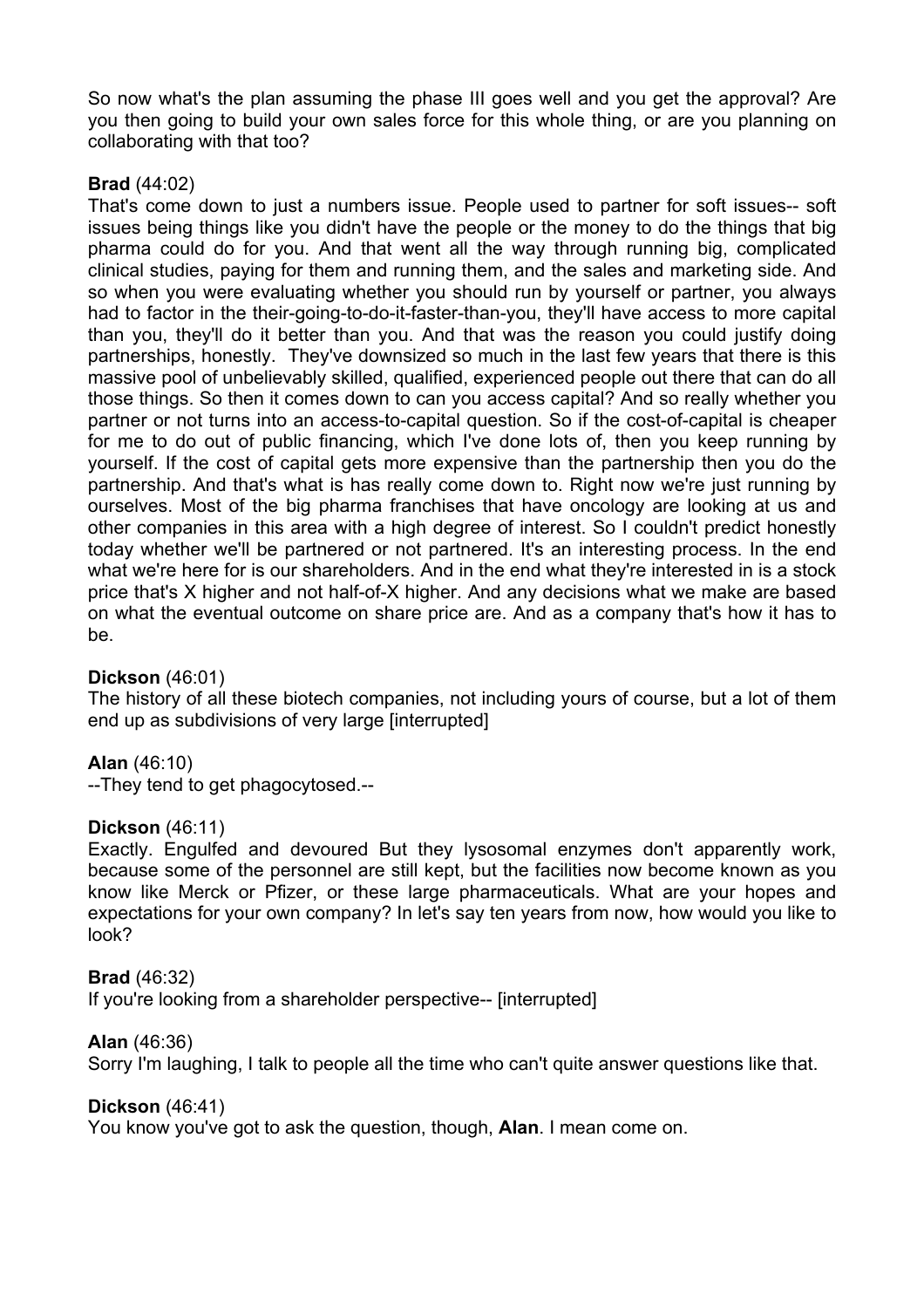## **Brad** (46:45)

When we set this up we tried to align our management's self-interest with our shareholder's self-interest to the greatest degree possible. So what we've always said is "what will be the best for our shareholders will be the best for us". Which means we're incentivized from a stock prospective more than we are from a drawing-salary perspective. And so I'm obsessed with end-game and what that means for share price. That means something to me personally, since we've set it up that way-- I'm the one who set it up. I mean I was setting it up to make sure that it works this way, and it has. But when you look at companies which were bought-- Basically, I mean our friends at Cephalon are experiencing this right now. I mean you had a company that was trading at, I don't know, \$55 or \$60 per share or whatever it was, forecast-- because there first product is coming off of patent so their royalties are going to disappear-- probably dropping down to thirty or forty dollars next year and all of the sudden a bigger company comes hopping over the fence and hits them with a pretty decent premium, what \$73 a share, and they're trading at \$76 because everybody thinks it's going to take another \$3 to get them. And you know blah blah blah blah. That endgame is a very nice endgame for a company. Being phagocytosed for the right price is a very good endgame. Our friends at Biovex I think would very much agree with that completely. Their shareholders, of which many are my shareholders too, are extremely happy with that endpoint. They got \$425M for the core company and another \$575M in milestones that will go to the shareholders based on reaching those milestones. Their shareholders think that's a great deal. Their management is tied into that upside, so they think it's a great deal. If we're phagocytosed in a couple or three years I think that's probably a pretty good outcome.

## **Dickson** (48:43)

So who taught you all of this. You know you're talking to scientists and laypeople out there. How did you learn all this stuff? Because I've been around the block a few times and this is a language that most science graduates haven't got a clue about. They discover something and then someone comes along and teaches them all these things. How did you pick all this up? I mean if you don't mind me asking. I mean that's a personal question.

#### **Brad** (49:09)

Well, my PhD is bacterial cell wall ultrastructure. Let's get really esoteric. Three people in the world knew what I was doing and they all ended up being on my defense committee. And then we started collaborating with each other because nobody cared, right? I couldn't have picked a more interesting and irrelevant topic. At the same time I had my own EM, literally as a grad student I had my own thing I just burrowed away in there. My prof had 5 year grants so we never had to write grant money. Life was amazing. Well it was RG Murray, kind-of the father of a lot of microbiology, discovered the graham-negative cell wall had peptide glycand. We're talking old stuff here. And Carl Robinow down the hallway who discovered Giemsa staining. You know Phil Fitz-james had discovered parasporal crystals.

#### **Dickson** (50:02)

Robert Coke I assume was your senior advisor. [laughing]

#### **Brad** (50:07)

And fire had just become common for the use of cooking food.

#### **Dickson** (50:10)

Well, in Canada that's a recent invention. Ilaughing l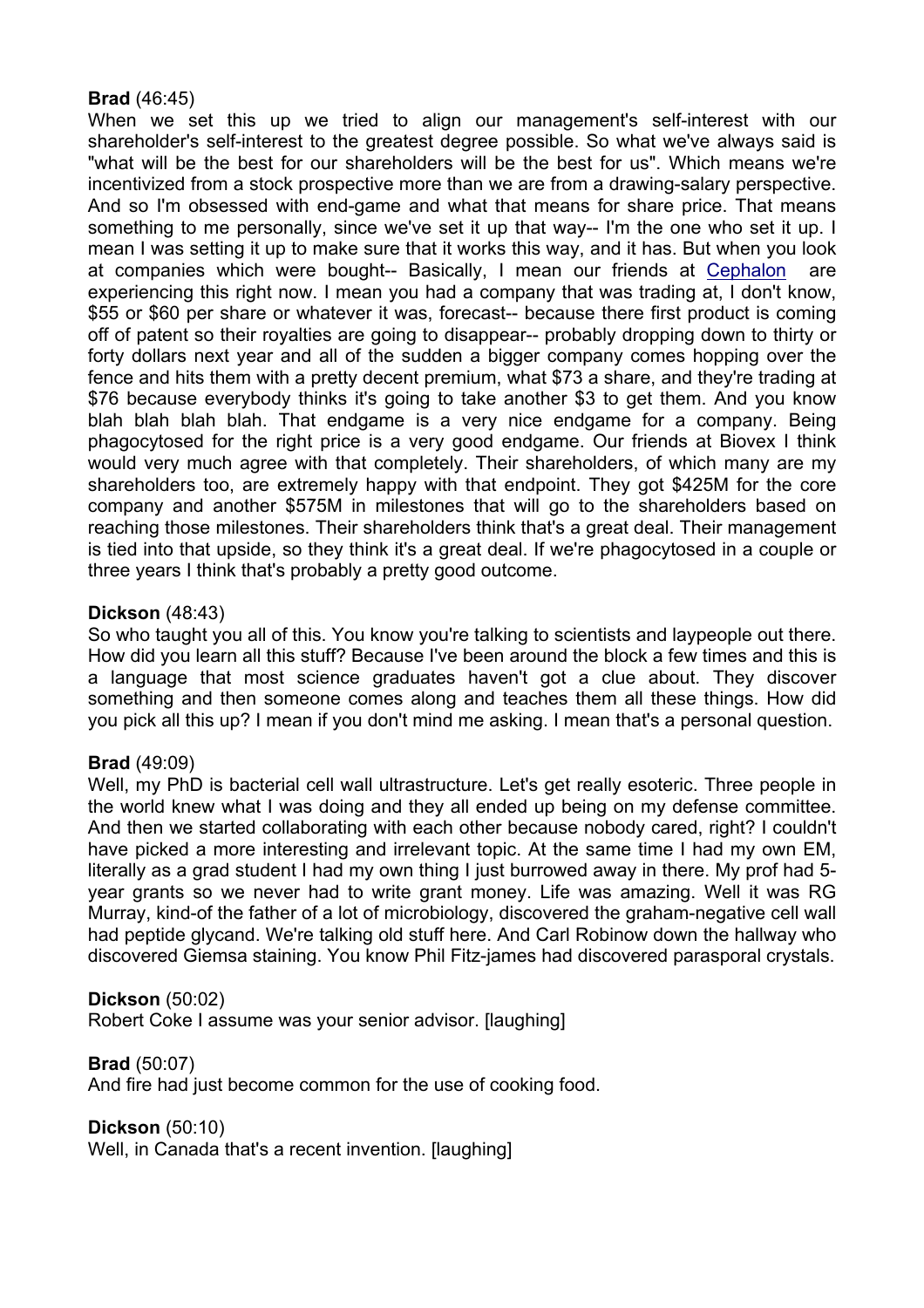## **Brad** (50:13)

And I walked backwards naked through blizzards to get to school every morning. So yeah, it sounds like that, doesn't it? I'm getting a little long in the tooth for this conversation. I had a really fundamental microbiology background. Didn't have a clue. Had really planned on being an academic. Decided just almost on a lark to try applied microbiology and went out and worked in the oil industry. So I was actually enhancing oil production in oil fields using microbiology, which works really well, actually. And then I started doing toll like scale up and fermentation design. None of that prepares you for the business side of what I do now.

## **Dickson** (50:49)

Yeah, exactly.

## **Alan** (50:51)

That didn't lubricate your entry into what you're doing now?

## **Brad** (50:55)

No, basically I had an event drop into my lap. There was a government research company that was owned by the government in Alberta called Cambiomed. And the government had pumped-- I don't know-- maybe \$100M or something into it. And they had like a 100 people and 800 research projects. And it was your typical company but not really a company. It was a research institute, and they did some amazing science. But the government was tired of paying for them. So the minister of the department who ran that whatever at the time basically walked into my office where I was and dropped this in my lap and said "Fix this. You measure of success is I don't want to read about it in the newspaper." Oh, really, oops.

**Dickson** (51:39) You'd better buy the newspaper. [laughing]

## **Brad** (51:41)

I buy a briefcase, cause I didn't own one. I bought myself a cellphone, cause I didn't own one. And I marched across the field to their headquarters. I marched in the door and they had like a 100 or something people working on them that day. I fired 85 of them that morning. And they each got about 5 minutes to tell me what they were doing. This was all new to me-- I didn't have a clue. And what we were left with was six or seven really really cool projects. Just AMAZING science. And so I said "Well OK, we don't want to pay for them, so we'll partner them." We partnered all of them except for one in three months.

**Dickson** (52:15) Wow.

## **Brad** (52:16)

It was like I thought partnering was easy in those days, because it was for that. But that was the quality of the science, it wasn't me, honestly. So I was getting exposure to all this partnering stuff based on that. And there was the dregs, the last project left over was just sitting there, and we decided to form a company around it. So I knew some guys in Calgary who do a lot of oil work here, because I grew up with them. They're my friends. And they threw some seed capital at it and we formed a company. And we went public almost immediately, and so I had to learn all this stuff on the fly. And here we are-- that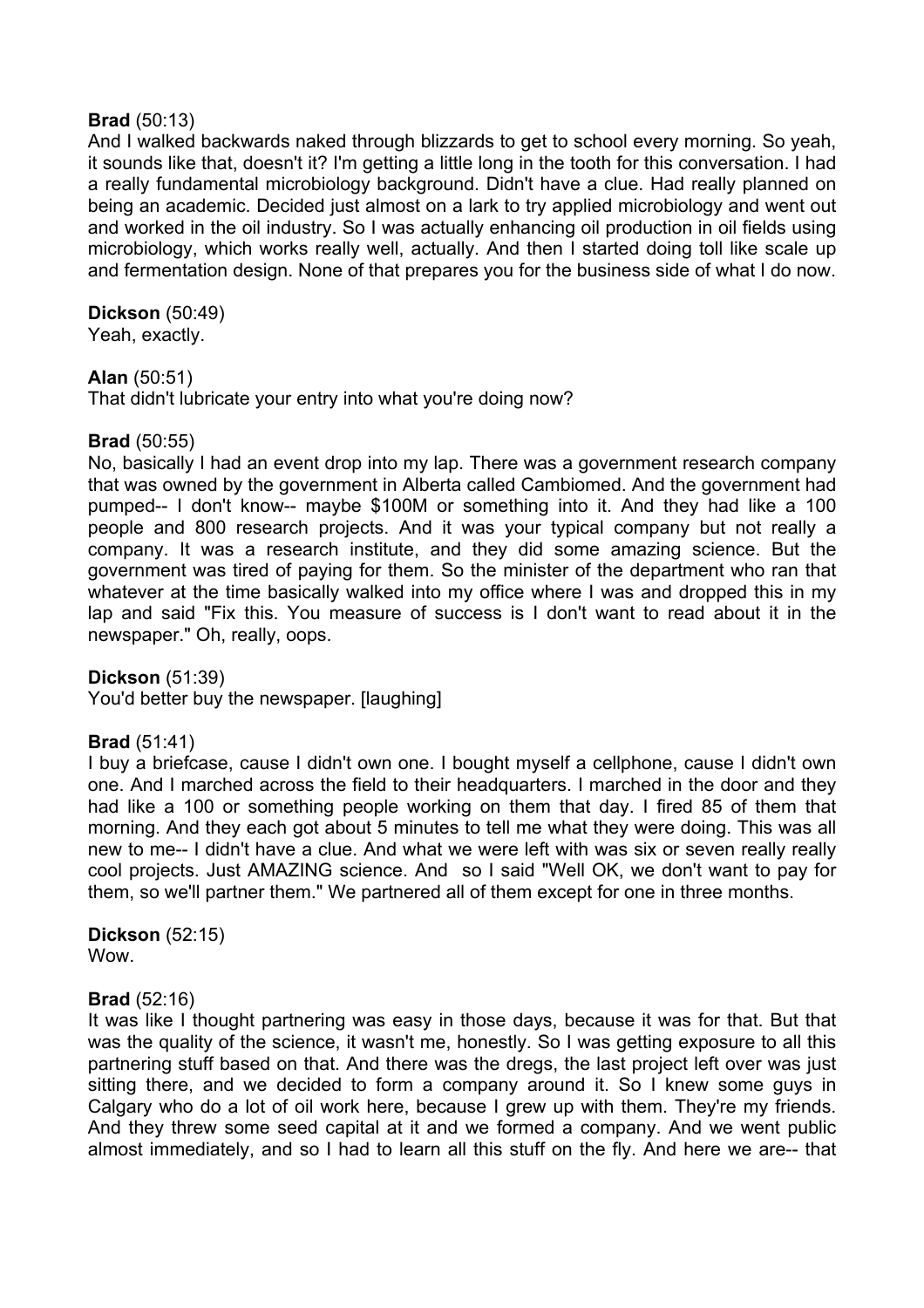was in 1994-- I've raised probably, I don't know, probably half a billion, plus, dollars for Canadian companies and different biotechnology companies now. And four fifths of that was two companies, and the rest as a director on other companies. I'm on boards-- I'm put on boards quite often on companies to take them public-- that's kind of what I seem to be good at. My wife teases me, she goes you know the thing you like least in the world is what you're best at, so you must have offended some minor deity somewhere. Because I am the biggest science nerd on the planet-- I love science, I love research, I love all that stuff. I mean my name is on most of the patents of the company, I'm involved with the research of the company, but my job every morning is to come up and service the public market and raise money so that Matt Coffey can spend it-- That's the way we divide things around here.

#### **Dickson** (53:41)

Is the Heritage Foundation at all involved in any of this?

#### **Brad** (53:44)

The Heritage Foundation was there on day zero. Or whatever they're calling it now-- They renamed it something that nobody knows. So we all call it the Heritage Foundation still. It's something like Healthtalks or health institute for-- [interrupted]

**Dickson** (53:56) Linda Humphreys is a good friend of mine-- [interrupted]

**Brad** (53:58) She's the one who phoned me up to talk to the guys at the University of Calgary.

**Dickson** (54:03)

She's a fantastic woman and a great fly-fisher.

**Brad**(54:06)

Absolutely, and just a super person-- [interrupted]

## **Dickson** (54:09)

Totally agree. And her husband too, and he was in the oil business, as you know.

**Brad** (54:12)

Yeah, and a very good pilot too.

**Dickson** (54:16) Yeah. He's unfortunately not with us any more.

#### **Vincent** (54:22)

**Brad**, can I ask you-- early on in our conversation you mentioned some other types of tumors aside from head & neck-- So do you have plans to do some trials? I think you mentioned breast cancer and some brain cancers [interrupted]

#### **Brad** (54:35)

We have a randomized study going right now with metastatic pancreatic cancer in the first line. That's an interesting study in that we are not using Gemzar. So we're taking patients who have never been treated and saying "Please forgo the standard of care, which is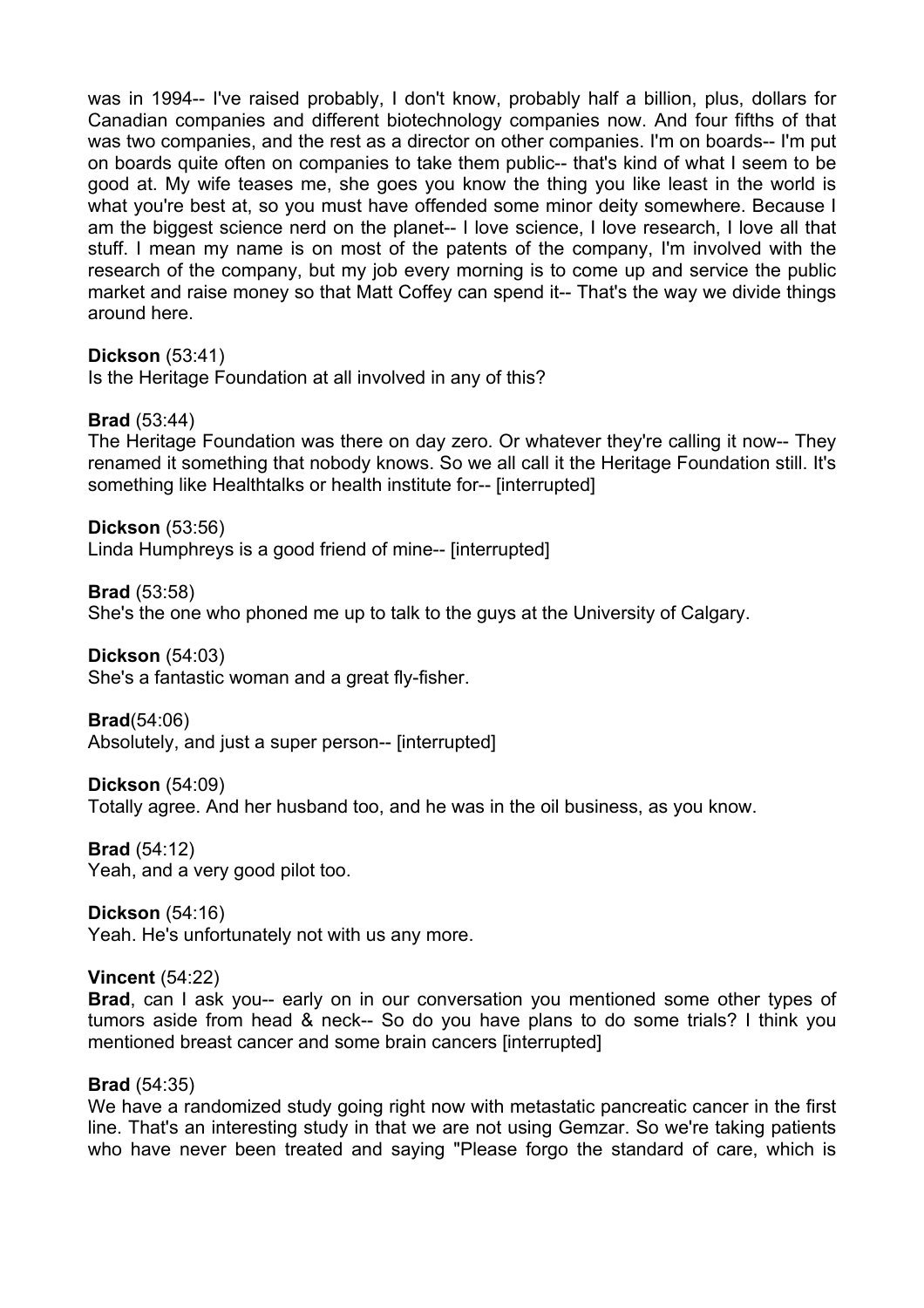Gemzar, and go into this randomized study where they'll either get carboplatin and paclitaxol as the control arm, or carbotax $4$  and Reolysin in the test arm. And we should have a data readout on that late this year or early next year. We're running a randomized ovarian study, with paclitaxol-- so taxane-failed patients are either getting treated with paclitaxol or paclitaxol-reolysin. And we have good early clinical evidence in humans that would say that those two things should work-- so that's why we're doing them. We have a number of single-arm studies-- so without control arms-- that will be candidates for randomized studies this summer. We're running two lung studies-- we're doing a squamous cell lung study in a phase II and a non-small cell lung that we're pre-screening for RAS status. Both of those will have data readouts this summer so that I'll pick one of those to do a randomized study later this year. And the last randomized study this year is likely to be colorectal. And it's kind of funny that colorectal will be the fifth randomized study: it should be the first-- That's the native habitat and it metastasized to the liver about two-thirds of the time. So that will be a randomized study later this year as well.

**Vincent** (56:00) And that's given intravenously for the colorectal?

**Brad** (56:02) Everything is intravenous.

**Dickson** (56:05) What about cervical cancer? I didn't hear that mentioned.

**Brad** (56:07) Ah, well, cervical cancer is interesting in that a subset of cervical is squamous

**Dickson** (56:12) --Right--

## **Brad** (56:13)

and the non-HPV cervical cancers are mostly squamous. And if you look at our most aggressive responses in head & neck, they're squamous cell. You look at our squamous cell lung responses that we've disclosed-- very aggressive responses. And so the obvious next one is to look at squamous cell cervical cancer

**Dickson** (56:33) --sure--

**Brad** (56:34) because there seems to be a sweet spot there for Reo in squamous cell for some reason.

**Dickson** (56:36) And bladder cancer?

## **Brad** (56:38)

 $\overline{a}$ 

Uh, we've only treated a few bladder cancer patients and they've all been metastatic bladder cancer patients. Uh, Matt Coffey's father-in-law used to run the Tom Baker Cancer

<sup>4</sup> "Carbotax" is an abbreviation for the combination of carboplatin and paclitaxol.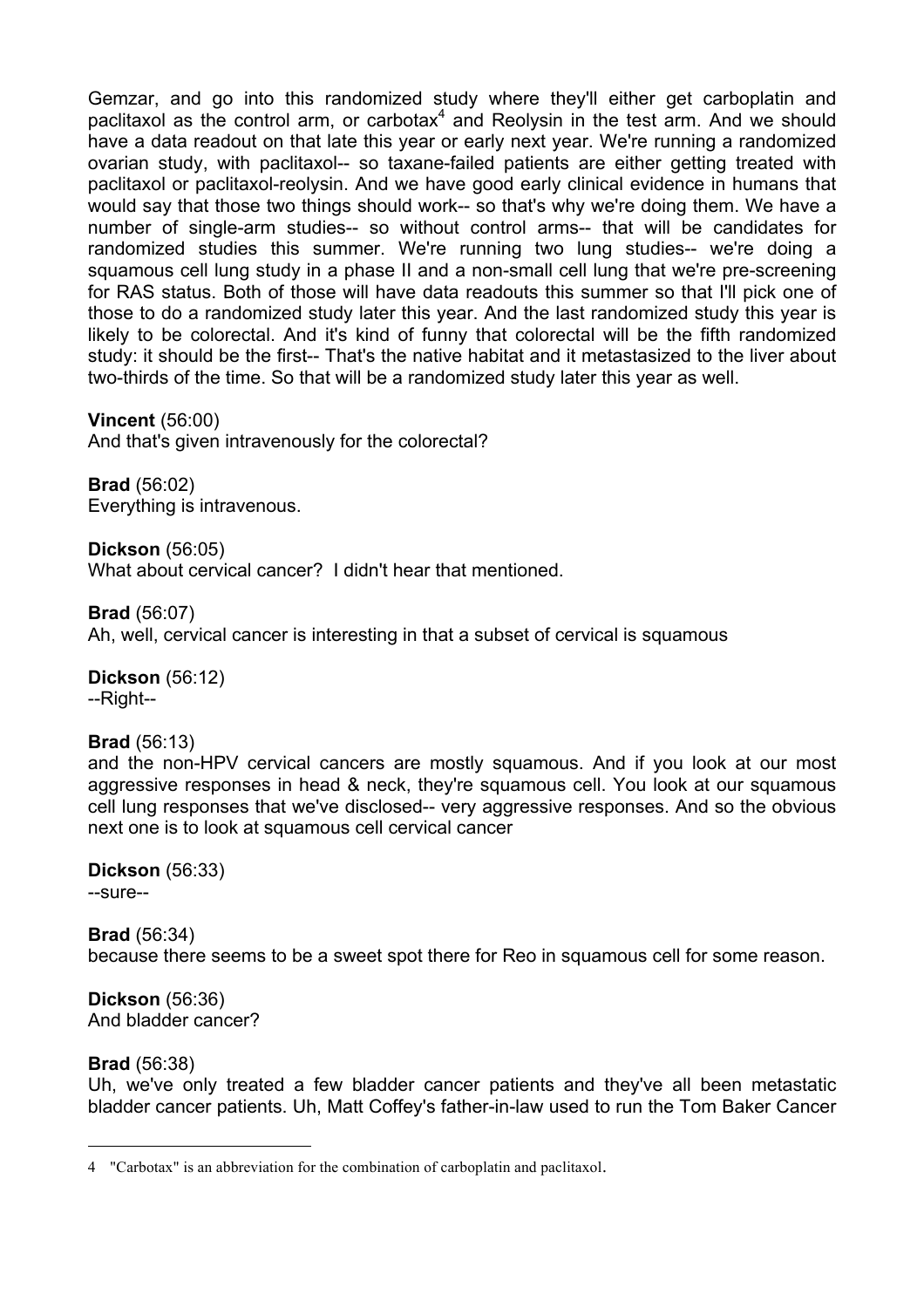Center here, and he used to say "Stay away from superficial because EVERYTHING works in superficial bladder cancer." I mean you just need to irritate the lining of the bladder. He says if you instill whiskey-- he's Scottish-- you instill whiskey into a bladder

#### **Dickson** (56:59)

[laughing] Which is easy for a Scots to do, actually [laughing]

**Brad** (57:03)

Yeah, they just do it from the other end. I always think a catheter He's like, "No Brian, I don't need a catheter

**Dickson** (57:09)

No, we do it the old-fashioned way.

#### **Brad** (57:13)

I don't drink Whiskey so I was thinking of it medically not medicinally. Yeah, but we've had some really nice responses with metastatic bladder cancer. But again, we're a little company and we don't have the resources to chase everything.

#### **Dickson** (57:26)

Well, I was just thinking of an overlap that occurs in Africa between urinary bladder schistosomes, uh *schistosoma haematobium*, because we have this other podcast called "This Week in Parasitism", and there's this squamous cell epithelioma that develops in a lot of these patients,

**Brad** (57:45) --yes--

#### **Dickson** (57:46)

and there are co-carcinogens associated with it. And then that tends to metastasize and of course the patient dies. But I wondered how this would fit in with that, because you could probably just infuse it right into the bladder itself.

#### **Brad** (57:56)

Oh, absolutely, and we've done animal models on that, actually at the U of A, there are a couple of researchers there that are interested in that. You basically give rodents metastatic bladder cancer and infuse it directly into the bladder and it works marvelously well. It's a great delivery system.

**Dickson** (58:13) --very interesting--

#### **Vincent** (58:14)

So all this was with Reovirus. Do you have plans to do any other viruses, or is that--

#### **Brad** (58:19)

Uh, we do. And there are a number of virus projects around that we're looking at. Our corporate strategy is to get phase III data before we spread ourselves out into other areas. So as soon as we get phase III data then I can expect you to see us visibly looking at other viruses.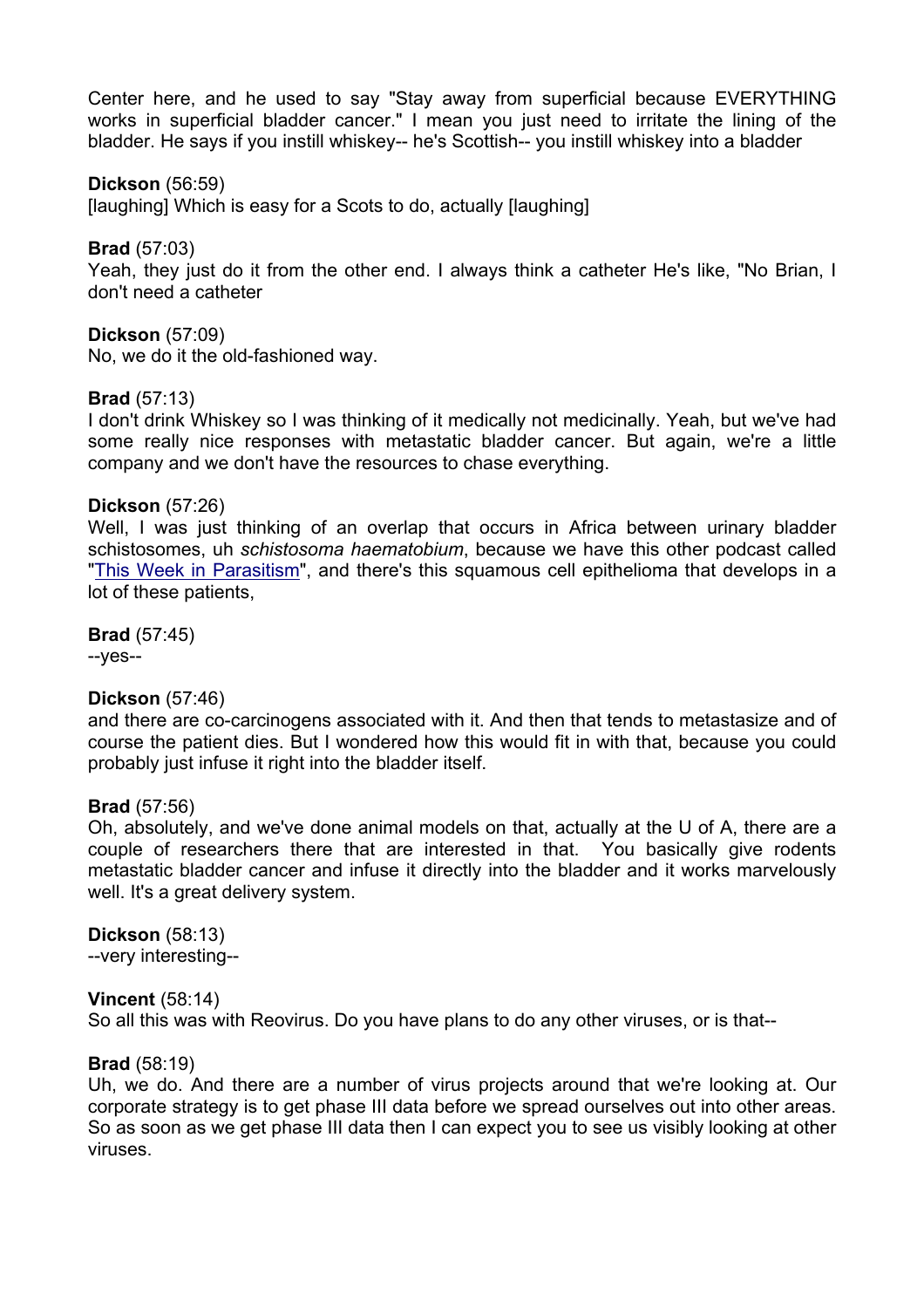**Dickson** (59:41) So soon Canada will be cancer-free, is what you're trying to say? [chuckling]

**Brad** (58:42) Well, right now I'm looking at somebody walking down the street smoking-- There are always new patients.

**Dickson** (58:51) That's true. That's true.

**Brad** (58:53) Carry on smoking, young man.

**Dickson** (58:54) Oh Jesus.

**Brad** (58:55) The sad fact is that many of the cancers we are trying to treat are environmental.

**Dickson** (59:00) --sure--

## **Brad** (59:01)

Most head and neck are environmentally caused-- well HPV exposure is environmental too. Well if you don't smoke and you don't hang your head over a charcoal fire, which we do voluntarily in North America and not-so-voluntarily in places like India, or chew bettlenut [spelling], which is a hugely aggressive carcinogen [interrupted]

**Dickson** (59:20) --Isn't that interesting!--

#### **Brad** (59:23)

you don't get head & neck cancer. So we could eliminate head & neck cancer by changing habits. It's like type-2 diabetes,

**Dickson** (59:29) --sure--

#### **Brad** (59:57)

it's a self-induced disease. I think a lot of cancers in the end-- I mean lung cancer is a classic. Most bladder cancers are due to smoking.

**Dickson** (59:38) --sure--

#### **Brad** (59:39)

I mean most people don't think about what smoking does to the human body. So we could probably cut the cancer rate in half just by changing people's personal habits-- that's not going to happen. People are not going to change their habits when they're twenty for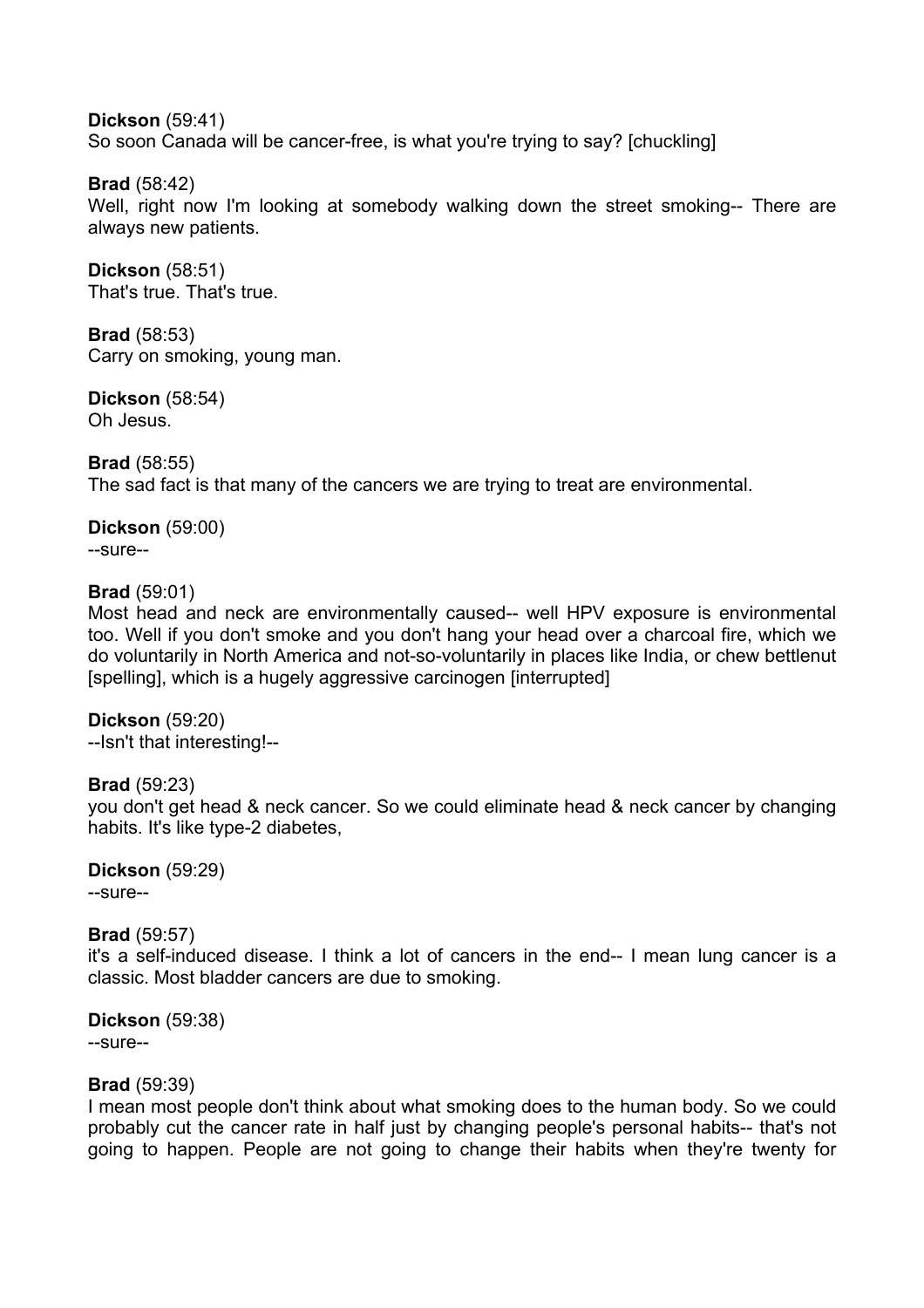something that's going to bother them when they're seventy.

**Dickson** (1:00:00) How about mesotheliomas?

**Brad** (1:00:01)

Uh, we've treated only one mesothelioma, and had a really good response. I mean it's one data point, so it doesn't mean anything but it's better than no response.

**Alan** (1:00:07) Well, that's 100%.

**Brad** (1:00:08)

[collective laughing] So I could file for product approval.

#### **Vincent** (1:00:15)

So Brad, I have one email that I'd like you to listen to and perhaps answer, and then we'll let you go. OK. This one is from a listener Ivan, who writes

Hello TWIV team. I'm an avid listener to this show, TWIP, and now TWIM and this will be the second time I wrote with a question. We all know about the use of lytic viruses in the treatment of cancers, which can be very promising. I was thinking if there could be another way to use viruses in cancer treatment if the tumor cells could be infected with a modified virus that will promote over-expression of MHC class 1 proteins then hypothetically the immune system would be stimulated to get rid of the infected cells by CD-8 cytotoxicity, NK cells, over-expressed MHC class 1, and by the natural proliferation of the virus. I was just wondering if such a treatment is possible. I haven't seen any research paper describing such a methodology, and my knowledge is still not sufficient enough in order to answer this question myself.

Keep up the good work, and I'm looking forward to many future episodes of TWIV.

Ivan is from the UK, part time biomedical student and electrician and hopefully future virologist.

What do you think, Brad?

#### **Brad** (1:01:23)

I will go one level up and answer that question. When you look at viruses for the treatment of cancer you really have three categories. The first is as pure vaccines, where you're basically infecting a tumor in some why and causing a pure vaccine-like immune response against the tumor. And that technique has been tried and hasn't worked all that well, candidly. But, I think it's more because, as we all know with autoimmune therapy, it's a little tough measuring. And now that we've got the Dendreon example, we can actually measure things.

The second is the payload delivery vehicle method. The herpes story with Biovex is a good example-- they attract in an immune response but it's not a vaccine-like immune response. It's more of an infection-based immune response, if you want to think about it that way.

And the third is what ours is, which is using an active oncolytic virus that is a cytotoxin itself. And they all have a little bit of overlap, of course. Reo has a secondary vaccine-like effect after the fact, and so on. The approach that the emailer described I haven't heard of people doing, but it is I think perfectly logical and perfectly feasible. So somebody could do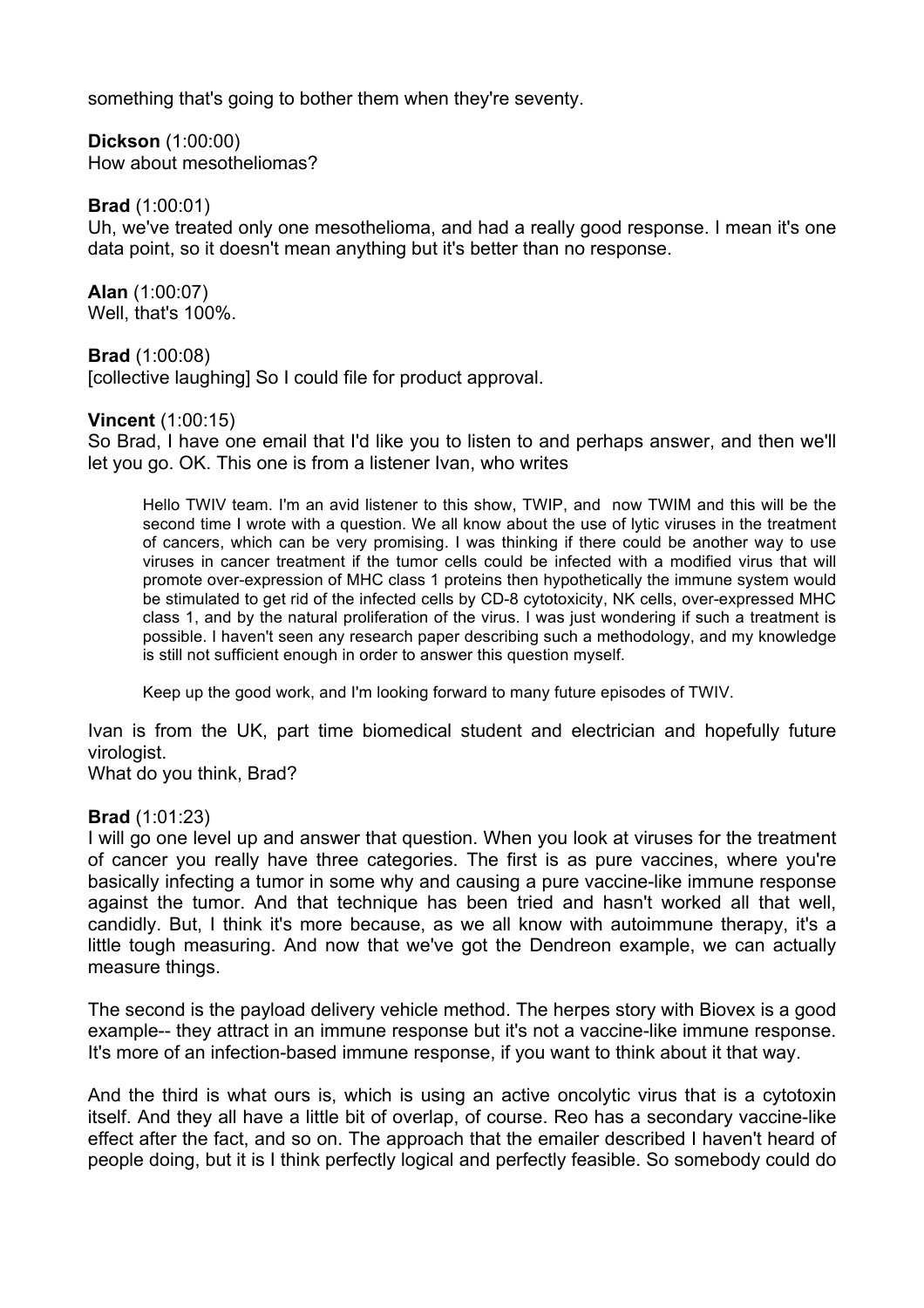exactly that. And it certainly would fit in more probably with the second category, with the payload delivery. But again, you get a little crossover. I think the immune area is-- once we figure out how to measure things properly, and of course we're stuck with overall survival as really the only effective way because you don't see really see responses as an early indicator in the traditional way. And part of that is because it's kinder and gentler, if you think of it that way. Pancreatic is probably the best example: A pancreatic primary tumor is 80% normal cells. If I get rid of the other 20% and the tumor shrinks 10 or 15%, it's not even called a clinical response. But if you look at the neoplastic tissue it's gone. We're used to cytotoxins that just trash the whole tumor. So if you take these nice gentle immune things then they stabilize the tumor and the tumor might shrink a little bit and it's great and it's stable disease at best, you may very well have gotten rid of all the neoplastic tissue. And where you're only going to see it is when you look at lifespan. And that's Dendreon, I mean there's no early benefit that you see with Dendreon's product, but they get lifespan. That's what counts in our business. So I think the email approach is hugely doable, and I would encourage that person to pursue that thinking.

**Alan** (1:04:15) Yeah

#### **Vincent** (1:04:19)

Well, Brad I hope you are wildly successful, for the sake of all the cancer patients out there.

#### **Brad** (1:04:20)

And that's something that people tend to forget in our business. We get obsessed with my earlier talk, which is shareholder this and shareholder that. I don't know a single person in any one of these companies that if you scratch the surface to different degrees doesn't come to what we're talking about right now, which is-- Any one of these products when they are successful will make a huge *huge* impact on the quality of life of possibly millions of people. That's pretty impressive. And I'm hoping it's us, but if it's not me I hope it's one of my colleague companies.

**Dickson** (1:04:55) Here here.

**Vincent** (1:04:56) You sound like you're well-positioned.

**Brad** (1:04:57)

I've got my fingers crossed. We're at the fun stage. We're not talking 10 years down the road, we're talking you-known in the next year or two we're going to know.

**Vincent** (1:05:07) Great, looking forward to it. Thanks so much for joining us, Brad, we really appreciate it.

**Brad** (1:05:08) I appreciate the time as well.

**Vincent** (1:05:13) Bye-Bye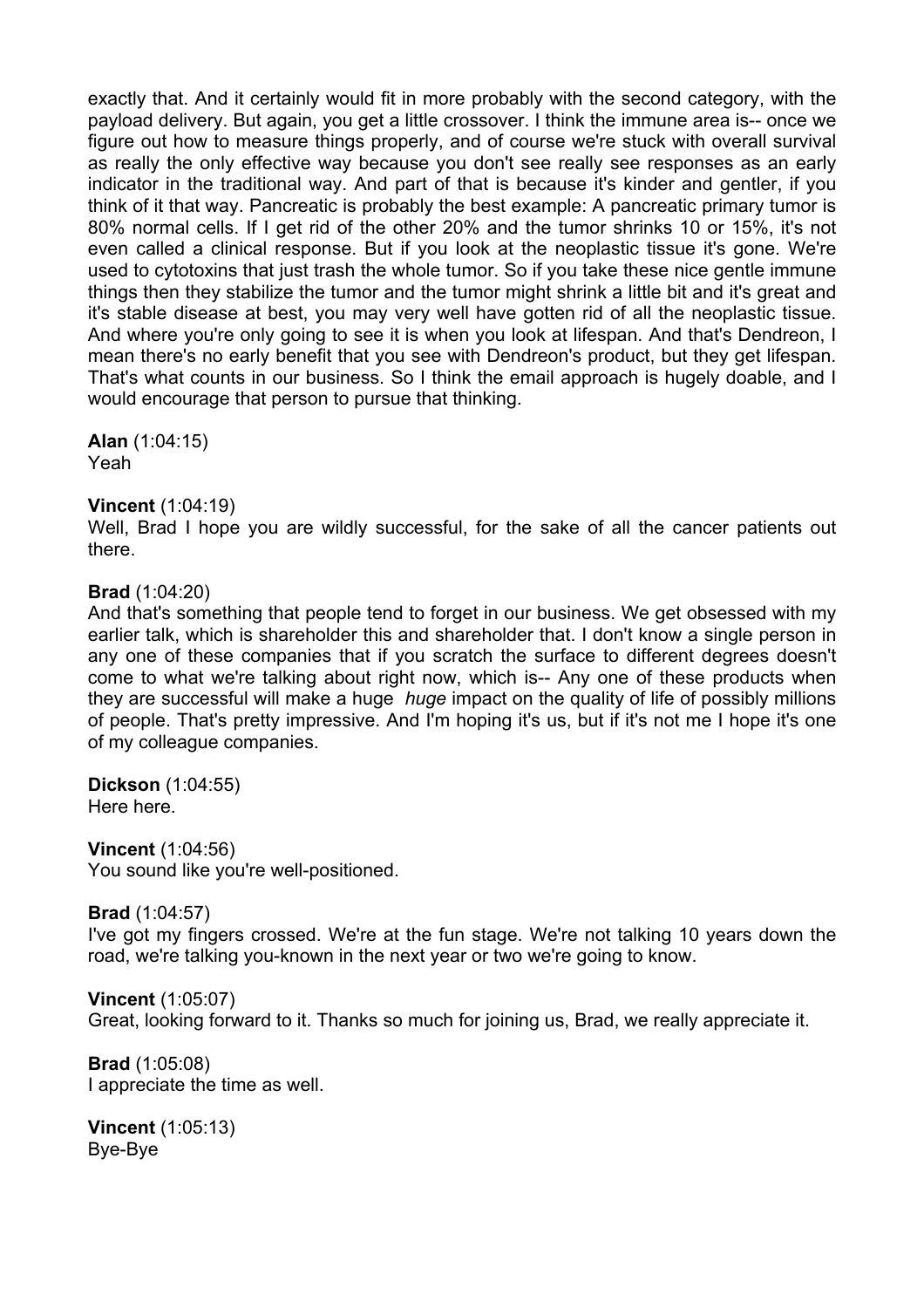**Brad** (1:05:14) Take care.

**Vincent** (1:05:15) **Brad** Thompson, CEO of Oncolytics Biotech. Wow. One year. That would be great.

**Dickson** (1:05:23) We'll have him back.

**Alan** (1:05:24) Yeah

**Vincent** (1:05:26) Well, he'll be too big to talk to us then.

**Dickson** (1:05:27)

Oh, no no no. He might want to fund us! [collective laughing] Please, don't pass up that opportunity.

**Vincent** (1:05:32) He sounds like he's good at raising money, Dickson.

**Dickson** (1:05:34) Absolutely.

**Vincent** (1:05:36) Alright, let's do a few more emails here. The next one is from John.....

[At this point the transcriber has become exhausted. The show goes on for another 20 minutes.]

# **Transcriber's Epilogue:**

TWIV had three other episodes on oncolytic viruses in 2011:

TWiV 124: Viruses that make you better TWiV 142: Viral Oinkotherapy TWiV 156: Armed and Targeted Killer Meta Analysis

The hosts reviewed their thoughts on the field of oncolytic virotherapy on the 2011 yearend show,

TWiV 164: Six steps forward, four steps back.

*As of November 25, 2012 the Oncolytics REO 018 phase 3 trial in head & neck cancer is still double-blinded and ongoing, with 160 patients enrolled. The study design was modified in September 2012 because the study subjects, particularly the distal metastatic*